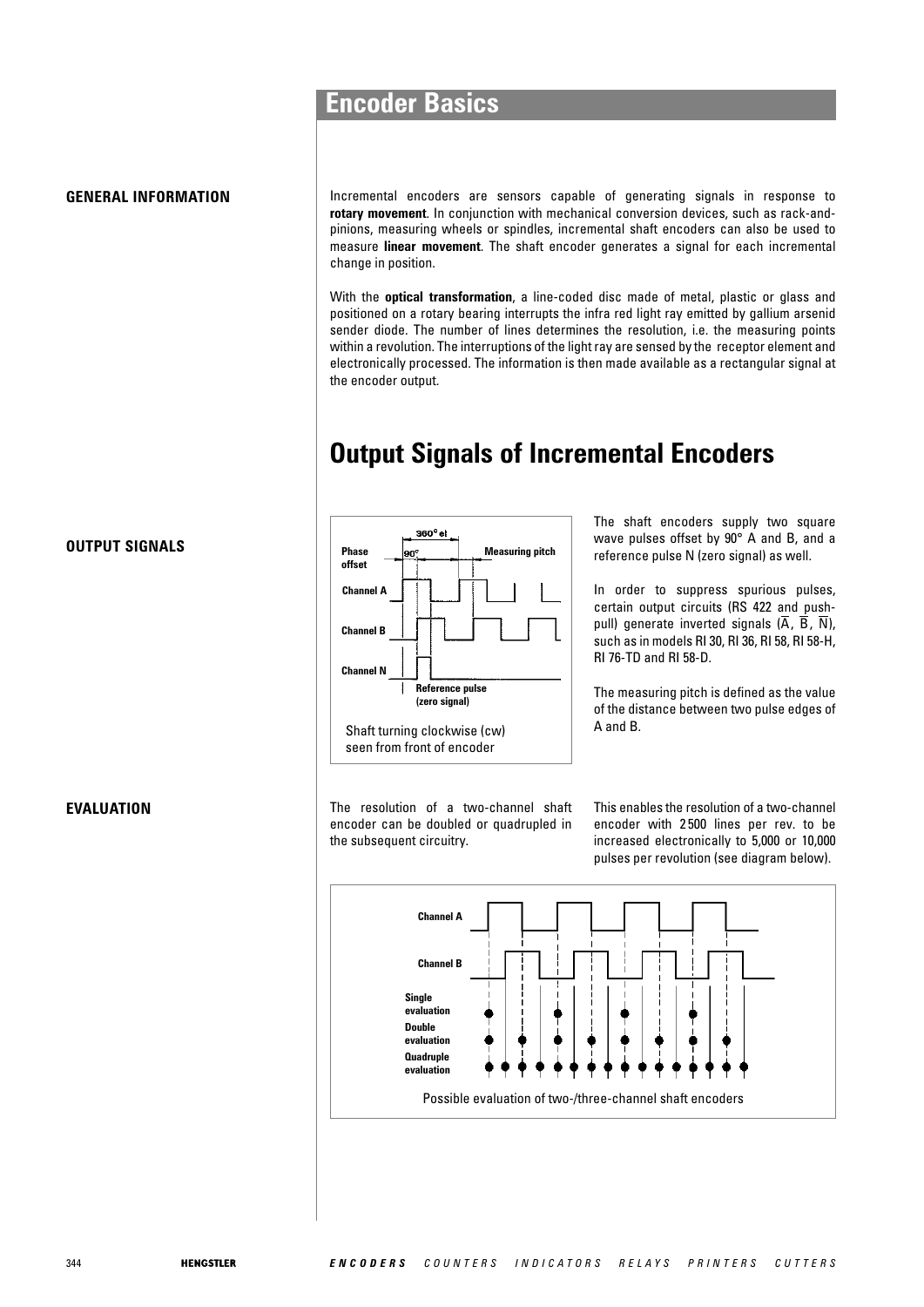## **Maximum Speed,Protection Class**

**SPEED** The maximum permissible speed of a shaft encoder is derived from:

- **the mechanically permissible r.p.m,**
- the minimum permissible **pulse-edge spacing** of the square-wave output signals of the shaft encoder for the subsequent circuitry, which depends on the tolerance of the phase offset,
- the **functional speed**, which is limited by the pulse frequency.

The mechanically permissible r.p.m. is specified for each shaft encoder among the mechanical characteristics.

In general, the control circuitry does not permit less than a certain **minimum edge spacing** between the square-wave output signal pulses. The minimum pulse-edge spacing is specified for each model of shaft encoder among the electrical characteristics.

All encoders of the industrial types RI 30, RI 36, RI 58, RI 58-H, RI 58-D, RA 70-I as well as the absolute encoders ACURO, comply with protection class IP65 according to EN 60529 and IEC 529, unless otherwise stated.

**PROTECTION CLASS**

These specifications are valid for the housing and the cable output and also for plugged in socket connectors. The shaft input complies with protection class IP64. If however the encoder is mounted vertically, there must be no standing water present at the shaft input and the ball bearings.

The **functional speed** of an encoder is obtained by the equation:

$$
n_{\text{max}} = f_{\text{max}} \cdot 10^3 \cdot 60 / Z
$$

- $n_{max}$  = maximum functional speed [r.p.m.]
- $f_{\text{max}}$  = maximum pulse frequency of shaft encoder, or input frequency
	- of downstream circuitry [kHz]
- $z =$  number of pulses of shaft encoder



In case the standard protection class IP64 is not sufficient for the shaft input, e.g. with vertical mounting of the encoder, the encoders must be protected by additional labyrinth or pot-type seals.

On request our encoders are also available with protection class IP67 for the shaft input and for the housing.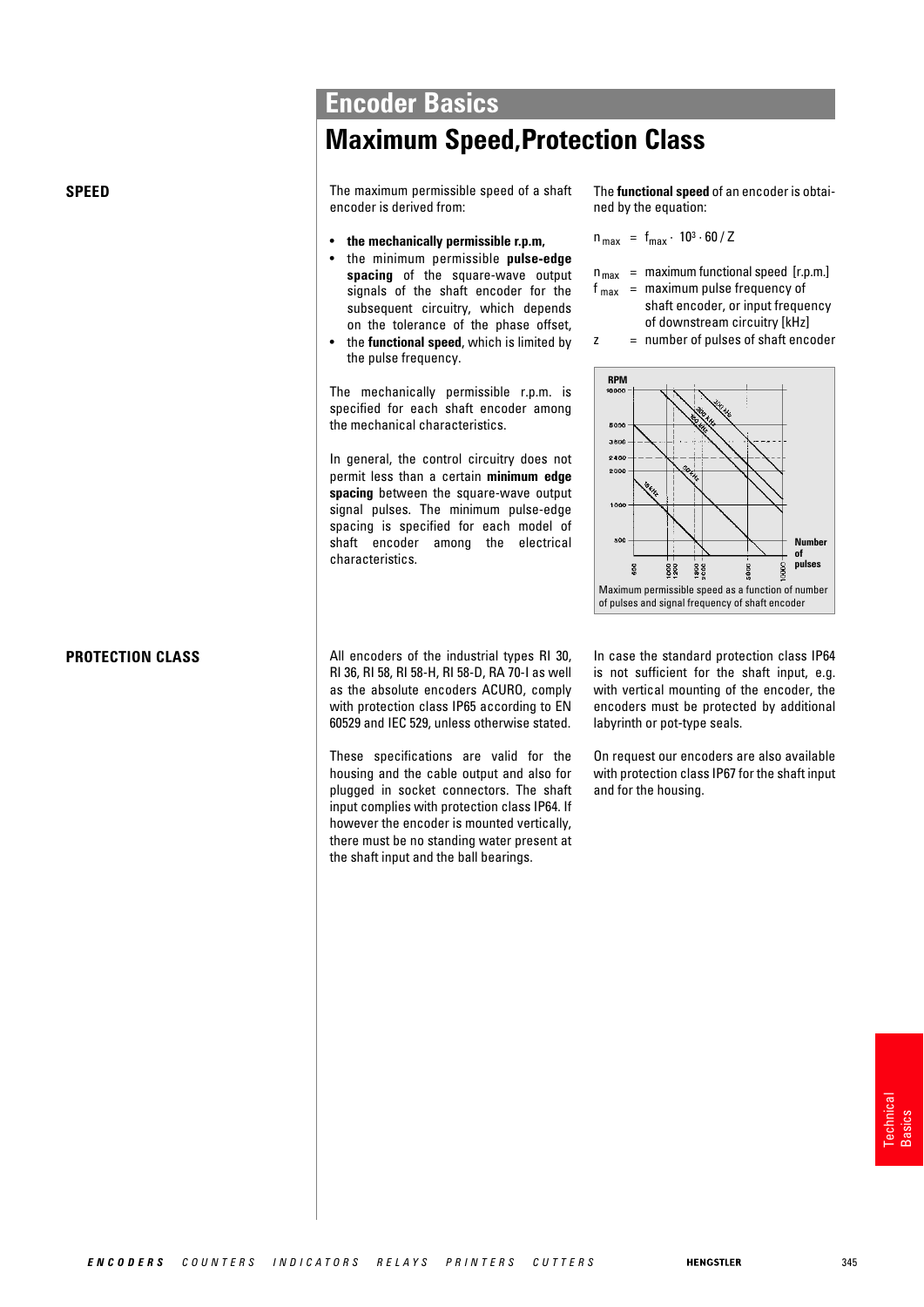# **Examples of Flange Mounting**

## **FLANGE TYPE OVERVIEW**

#### **SHAFT ENCODERS WITH CLAMPING FLANGE**



The shaft encoders with a clamping flange can be installed in following ways:

- by means of various flange adapters (see "Accessories"),
- by means of the clamping flange itself,
- by means of the fastening threads provided on the face,
- by means of an angle bracket (see Accessories"). The encoder housing is centered by means of the clamping flange.

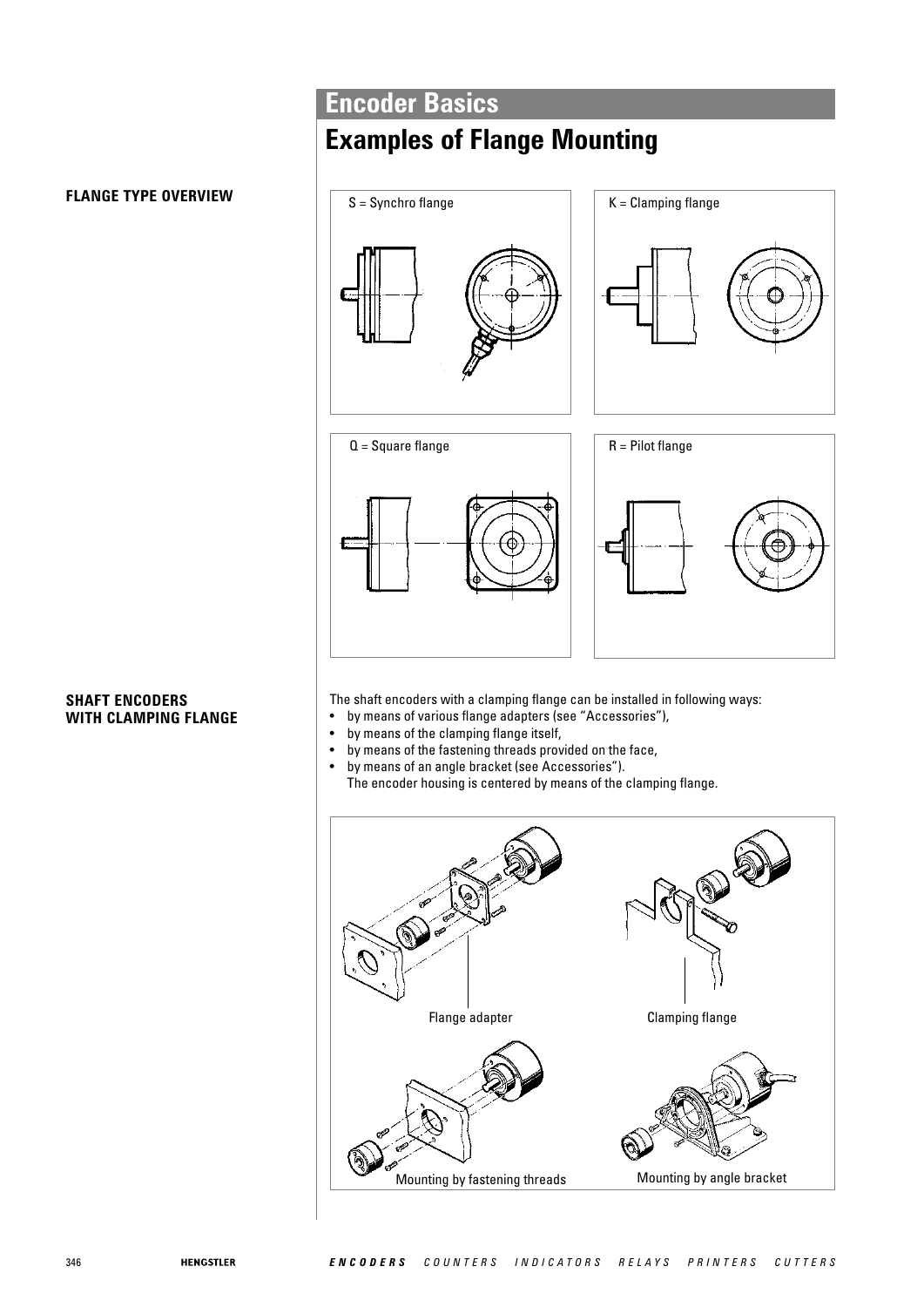#### **SHAFT ENCODERS WITH SYNCHRO FLANGE**

## **Encoder Basics**

## **Examples of Flange Mounting**

The shaft encoders with synchro flange can be installed in two ways:

- by means of the synchro flange and three clamping eccentrics (see "Accessories"), • by means of the fastening threads provided on the face.
	- The encoder is centered by means of the centering collar on the flange.



The shaft encoders with square flange can be installed in two ways:

- by means of the fastening threads provided on the face,
- by means of an angle bracket. The encoder is centered by means of the centering collar on the flange.



The shaft encoders with pilot flange can be installed in two ways:

- by means of the fastening threads provided on the face,
- by means of an angle bracket. The encoder is centered by means of the centering collar on the flange.



## **SHAFT ENCODERS WITH SQUARE FLANGE**

#### **SHAFT ENCODERS WITH PILOT FLANGE**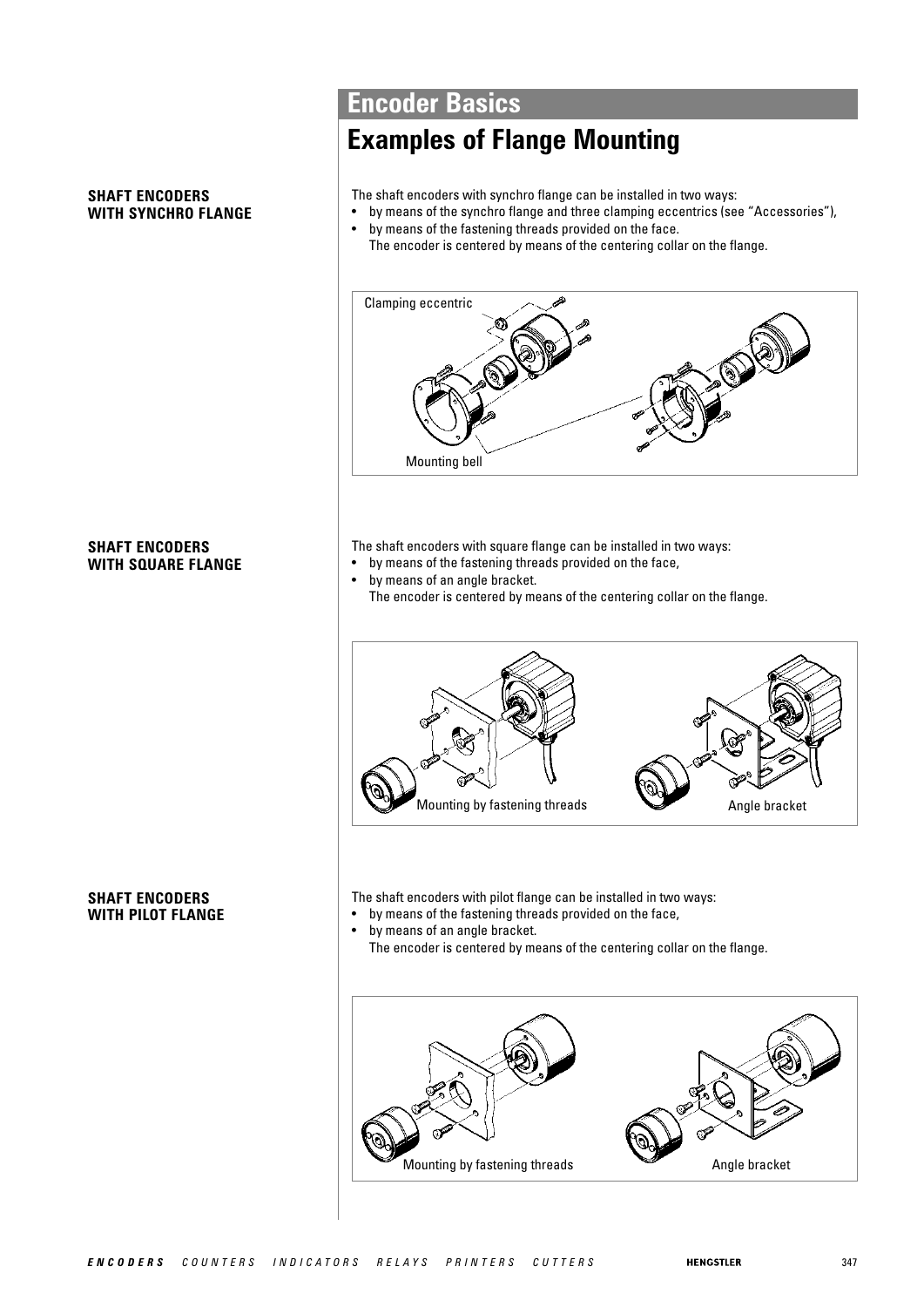## **Examples of Flange Mounting**

# 7

Mounting of version F, D (Clamping shaft)

- 1 Torque support
- 2 Clamping ring with cross-recess screw
- 3 Straight pin
- 4 Actuating shaft



Mounting of version E (Blind shaft)

- 1 Torque support
- 2 O-ring
- 3 Straight pin
- 4 Actuating shaft with threaded bore
- 5 M4-screw with spring washer
- 6 Cap



**SHAFT ENCODERS WITH HOLLOW SHAFT**

**(RI 58-D/G)**

#### **MOTOR SHAFT ENCODERS WITH HOLLOW SHAFT (E9, M9)**

#### **SHAFT ENCODERS WITH SOLID SHAFT**





- 1. Place the base plate of encoder onto the motor rear end plate.
- 2. Install centering tool on motor shaft to center the base plate with respect to the shaft.
- 3. Install hardware supplied and tighten to secure the base plate. Remove centering tool.
- 4. Position and mount the encoder housing onto the base plate with its 3x120' bayonet snaps in their corresponding slots on the base plate. Slide the gapping shimbetween the base plate and the encoder from the side opposite the connector.
- 5. Place the hex wrench into the codewheel set screw. Tighten the set screw while pushing the codewheel down toward the gapping shim with the wrench.
- 6. Remove the gapping shim, push down and twist the encoder 30° clockwise to lock it in place.

Connection of solid-shaft encoders to the shaft is by means of a coupling. The coupling compensates for axial movements and lack of alignment between the shaft encoder and the drive shaft, thus preventing excessive bearing loads on the encoder shaft. For further details please refer to chapter "Accessories".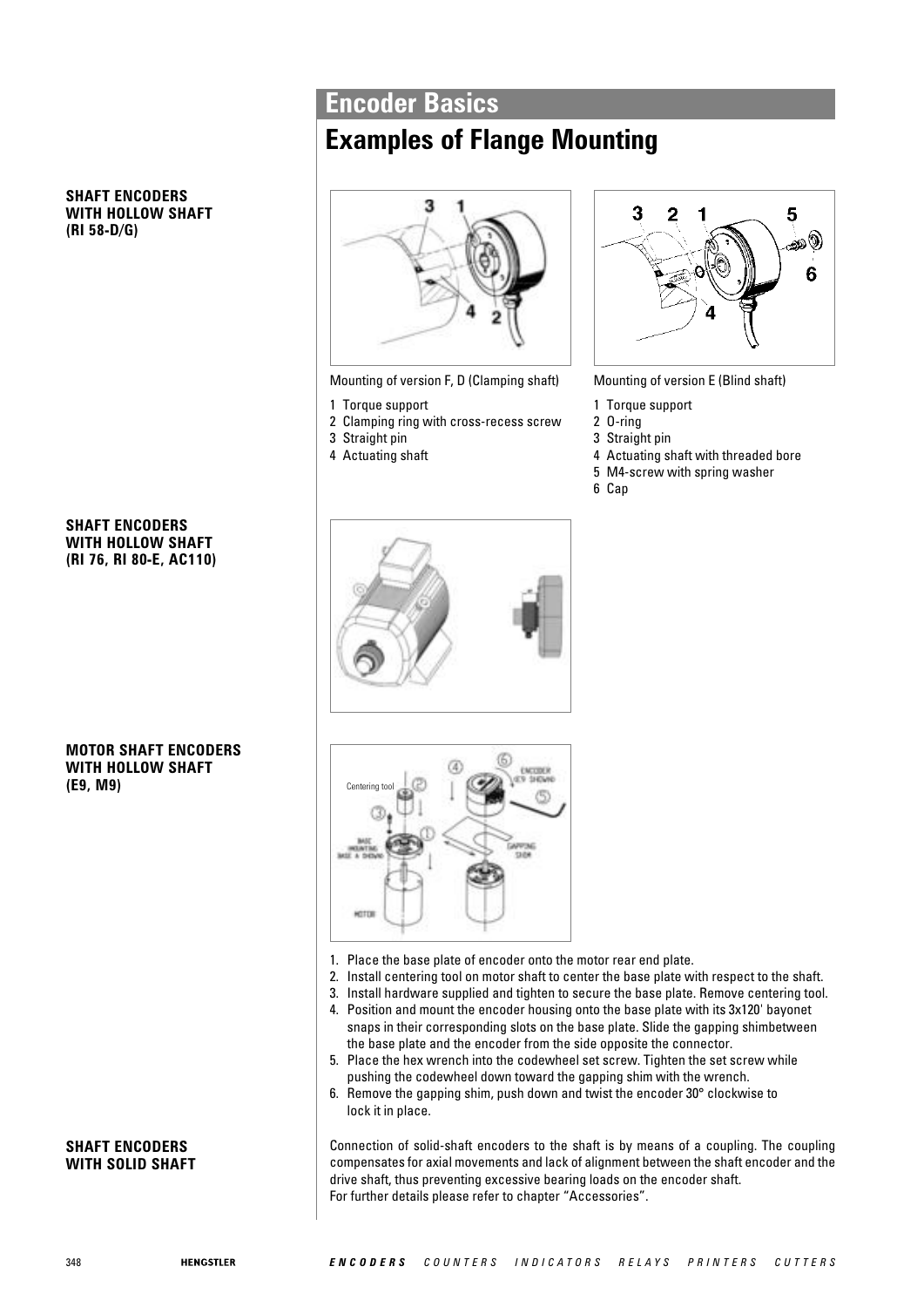# **Outputs - RS 422 - TTL**

| <b>RS 422</b><br>▷<br>Also for B B<br>Also for N N<br><b>Output</b>                                         | + DC 5 V<br>10 κΩ <br>A<br>$100 \Omega$<br>Ā<br>Ā<br>10nF<br>10 κΩ <br>Screen <sup>1</sup><br>Recommended input circuitry                                                                                                             |
|-------------------------------------------------------------------------------------------------------------|---------------------------------------------------------------------------------------------------------------------------------------------------------------------------------------------------------------------------------------|
| <sup>1</sup> Cable screen:                                                                                  |                                                                                                                                                                                                                                       |
| - not existing for RI 32, 38, 42,                                                                           | connected to encoder housing for RI 30, 36, 58, 59, 76 and RA 70                                                                                                                                                                      |
| Code letter                                                                                                 | R = RS 422 + Alarm <sup>3</sup> (with $U_B$ = DC 5/10 - 30 V)                                                                                                                                                                         |
|                                                                                                             | $T = RS 422 + Sense4$ (only with $U_B = DC 5 V$ )                                                                                                                                                                                     |
| Output signals shaft<br>turning clockwise (cw)<br>seen from front<br>of encoder                             | $360^\circ$<br>Square wave pulses<br>Channel A<br>(TTL) for channels A, B, N<br>Channel A<br>and their inverted<br>90<br>signals $\overline{A}$ , $\overline{B}$ , $\overline{N}$<br>Channel B<br>Channel B<br>Channel N<br>Channel N |
| Delay times<br>at 1,5 m cable                                                                               |                                                                                                                                                                                                                                       |
|                                                                                                             | ≤100 ns $\leq$ 100 ns                                                                                                                                                                                                                 |
| Pulse shape<br>Pulse duty factor                                                                            | 1:1                                                                                                                                                                                                                                   |
| Phasing                                                                                                     | $90^\circ$ ±25 $^\circ$ electrical                                                                                                                                                                                                    |
| Symmetry                                                                                                    | $180^\circ$ ±25 $^\circ$ electrical                                                                                                                                                                                                   |
| Max. Output frequency                                                                                       | 300 kHz                                                                                                                                                                                                                               |
| Output voltage<br>Output level                                                                              | $DC 0  +5 V^2$<br>$H \ge DC$ 2,5 V / L $\le DC$ 0,5 V (TTL-level)                                                                                                                                                                     |
| Output load max.                                                                                            | $±30$ mA                                                                                                                                                                                                                              |
| Short circuit protection                                                                                    | with $U_B = DC 5 V$ : only 1 channel at a time for max. 1 s<br>(Standard RS 422-driver)<br>with $U_B = DC 10 - 30 V$ : short circuit proof for all channels<br>due to integrated controller                                           |
| Pole protection of U <sub>B</sub>                                                                           | with $U_B = DC 5 V$ :<br>with bei $U_B = DC 10 - 30 V$ :<br>no<br>ves                                                                                                                                                                 |
| <sup>1</sup> Distance A to B is at least 0,45 µs (at 300 kHz)<br><sup>2</sup> also for $U_B = DC 10 - 30 V$ | <sup>3</sup> Description - see Outputs Alarm<br><sup>4</sup> Description - see Outputs Sense                                                                                                                                          |

**CABLE LENGTH** 

**TECHNICAL DATA**

**OUTPUT CIRCUIT**

| depending on voltage and fequency (at 25 $^{\circ}$ C) <sup>1</sup> : |                 |  |
|-----------------------------------------------------------------------|-----------------|--|
| Length                                                                | <b>RS 422</b>   |  |
| 10 <sub>m</sub>                                                       | DC 5 V, 300 kHz |  |
| 50 <sub>m</sub>                                                       | DC 5 V, 300 kHz |  |
| $100 \text{ m}$                                                       | DC 5 V, 300 kHz |  |

<sup>1</sup> with Hengstler accessory cables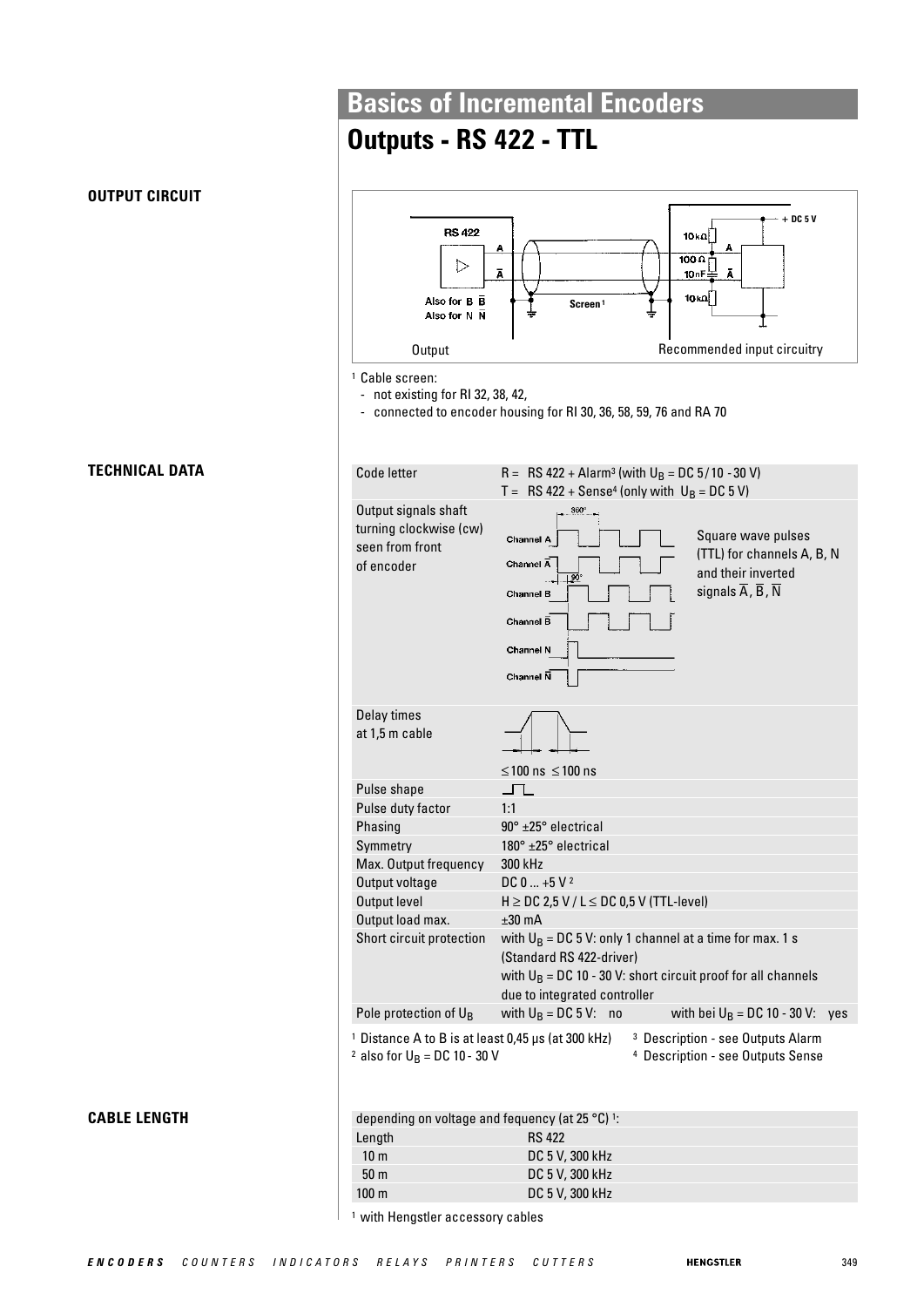## **Outputs - Push-pull**

#### **OUTPUT CIRCUIT**

Also for B **screen <sup>1</sup>** output **CONFORT CONFORT RECOMMENDED** Recommended input circuitry <sup>1</sup> Cable screen: - not existing for RI 32, 38, 42 - Not connected to encoder housing for bei RI 41 - Connected to encoder housing for RI 30, 36, 58, 59, 76 and RA 70 Code letter  $K = push-pull$ , 10 mA with  $U_B = DC$  5 V or push-pull, 30 mA with  $U_B = DC 10 - 30 V$  $D = push-pull$ , 30 mA with  $U_B = DC$  5 V Output signals shaft turning clockwise (cw) Square wave pulses seen from front (TTL or HTL) for of encoder channels A, B, N Delay times  $\sqrt{ }$  D  $\leq 100$  ns (DC 5 V, push-pull D) at 1,5 m cable  $\leftarrow$   $\leftarrow$   $\leftarrow$   $\rightarrow$   $\rightarrow$   $\rightarrow$   $\rightarrow$  250 ns (DC 5 V, push-pull K)  $\mathbf{u} \leq 2$  µs (DC 10 - 30 V, push-pull K) Pulse shape  $\overline{\phantom{a}}$ Pulse duty factor 1:1 Phasing 90° ±25° electrical Symmetry 180° ±25° electrical Max. Output frequency 300 kHz (see cable length) Output voltage  $0... + U_B$ Output level **K** K D push-pull (DC 10 - 30 V) push-pull (DC 5 V) push-pull (DC 5 V)  $H \ge U_B - 3V$   $H \ge 2.5 V$   $H \ge 2.5 V$   $H \ge 2.5 V$  $L \leq 0.5$  V Output load max.  $\pm 30$  mA  $\pm 10$  mA  $\pm 30$  mA Short circuit protection all channels all channels all channel 2 Pole protection of U<sub>B</sub> yes yes yes no <sup>1</sup> Distance A to B is at least 0,45 μs (at 300 kHz) <sup>2</sup> only 1 channel at a time for max. 1 s **CABLE LENGTH** depending on voltage and fequency (at 25 °C) <sup>1</sup>: Length push-pull (K) push-pull (D) push-pull (K) DC 5 V, 10 mA DC 5 V, 30 mA DC 10 - 30 V, 30 mA 10 m 300 kHz 300 kHz DC 12 V, 200 kHz DC 24 V, 200 kHz DC 30 V, 200 kHz 50 m 300 kHz DC 12 V, 200 kHz DC 24 V, 200 kHz DC 30 V, 100 kHz 100 m 300 kHz DC 12 V, 200 kHz

<sup>1</sup> with Hengstler accessory cables

## **TECHNICAL DATA**

DC 24 V, 100 kHz DC 30 V, 50 kHz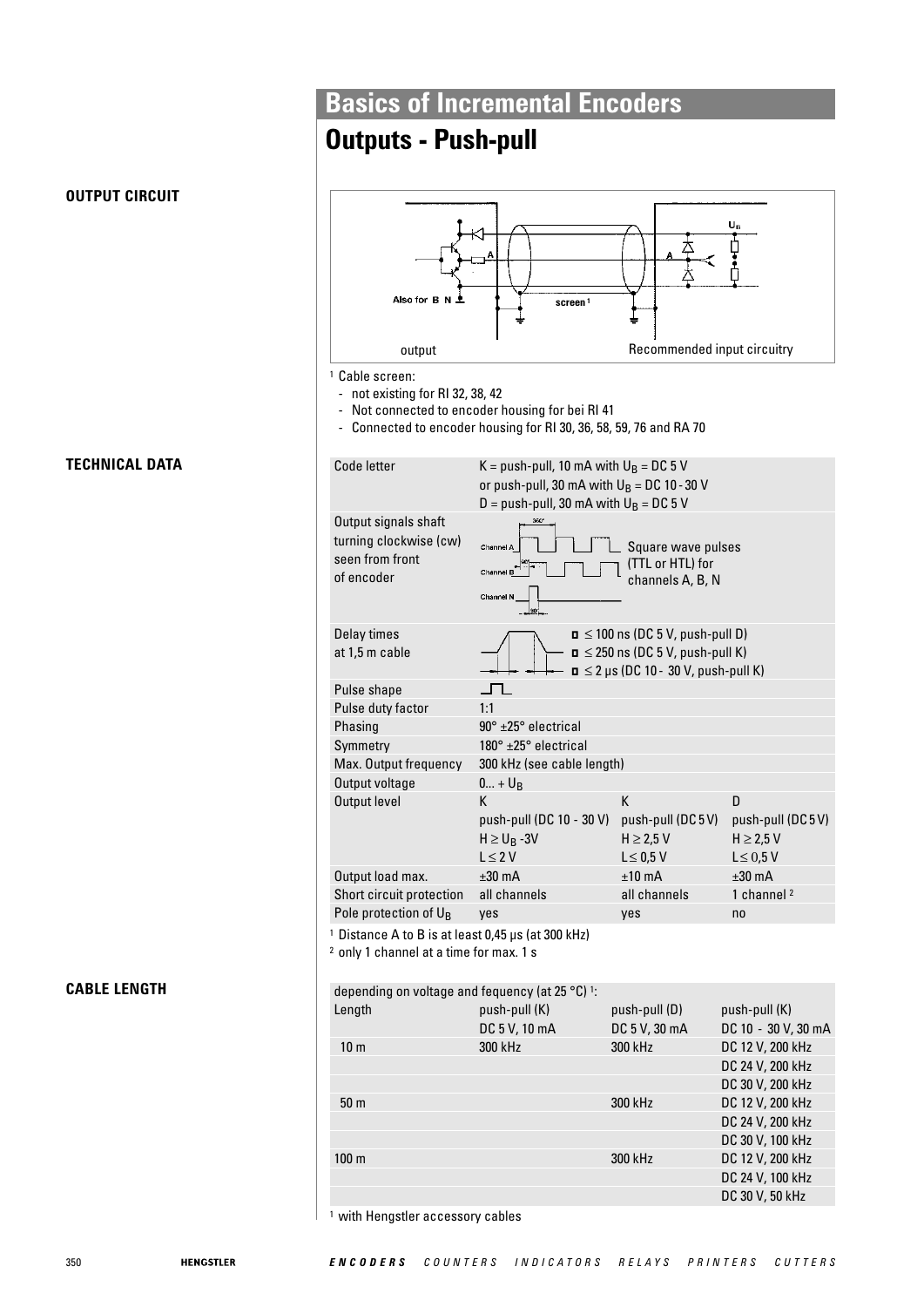## **Outputs - Push-pull complementary**



| Code letter                                                                     | I = push-pull complementary (with $U_B = DC 10 - 30 V$ )                                                                                                                                                                                                   |
|---------------------------------------------------------------------------------|------------------------------------------------------------------------------------------------------------------------------------------------------------------------------------------------------------------------------------------------------------|
| Output signals shaft<br>turning clockwise (cw)<br>seen from front<br>of encoder | 360°<br>Square wave pulses (HTL)<br>Channel A<br>for channels A, B, N<br>Channel $\overline{A}$<br>and their inverted<br>90<br>signals $\overline{A}$ , $\overline{B}$ , $\overline{N}$<br><b>Channel B</b><br>Channel $\bar{B}$<br>Channel N<br>Channel N |
| Delay times<br>at 1,5 m cable                                                   | $\leq$ 250 ns $\leq$ 250 ns                                                                                                                                                                                                                                |
| Pulse shape                                                                     | ▁┌┌                                                                                                                                                                                                                                                        |
| Pulse duty factor                                                               | 1:1                                                                                                                                                                                                                                                        |
| Phasing                                                                         | $90^\circ$ ±25 $^\circ$ electrical                                                                                                                                                                                                                         |
| Symmetry                                                                        | $180^\circ$ $\pm 25^\circ$ electrical                                                                                                                                                                                                                      |
| Nax. output frequency                                                           | 200 kHz (see cable length)                                                                                                                                                                                                                                 |
| Output voltage                                                                  | $0  + U_B$                                                                                                                                                                                                                                                 |
| Output level                                                                    | $H \ge U_B - 3V/L \le 2V$                                                                                                                                                                                                                                  |
| Output load max.                                                                | $±30$ mA                                                                                                                                                                                                                                                   |
| Short circuit protection                                                        | short circuit proof for all channels                                                                                                                                                                                                                       |
|                                                                                 | due to integrated controller                                                                                                                                                                                                                               |
| Pole protection of $U_B$                                                        | yes                                                                                                                                                                                                                                                        |
| <sup>1</sup> Distance from A to B is at least 0,7 µs (at 200 kHz)               |                                                                                                                                                                                                                                                            |
| depending on voltage and fequency (at 25 °C) 1:                                 |                                                                                                                                                                                                                                                            |
| Lenath                                                                          | push-pull complementary                                                                                                                                                                                                                                    |

| depending on voitage and requency (at $23$ G). |                         |
|------------------------------------------------|-------------------------|
| Length                                         | push-pull complementary |
| 10 <sub>m</sub>                                | DC 12 V, 200 kHz        |
|                                                | DC 24 V, 200 kHz        |
|                                                | DC 30 V, 200 kHz        |
| 50 <sub>m</sub>                                | DC 12 V, 200 kHz        |
|                                                | DC 24 V, 50 kHz         |
|                                                | DC 30 V, 25 kHz         |
| 100 <sub>m</sub>                               | DC 12 V, 150 kHz        |
|                                                | DC 24 V, 25 kHz         |
|                                                | DC 30 V, 12 kHz         |
|                                                |                         |

<sup>1</sup> with Hengstler accessory cables

# **TECHNICAL DATA**

**OUTPUT CIRCUIT**

**CABLE LENGTH**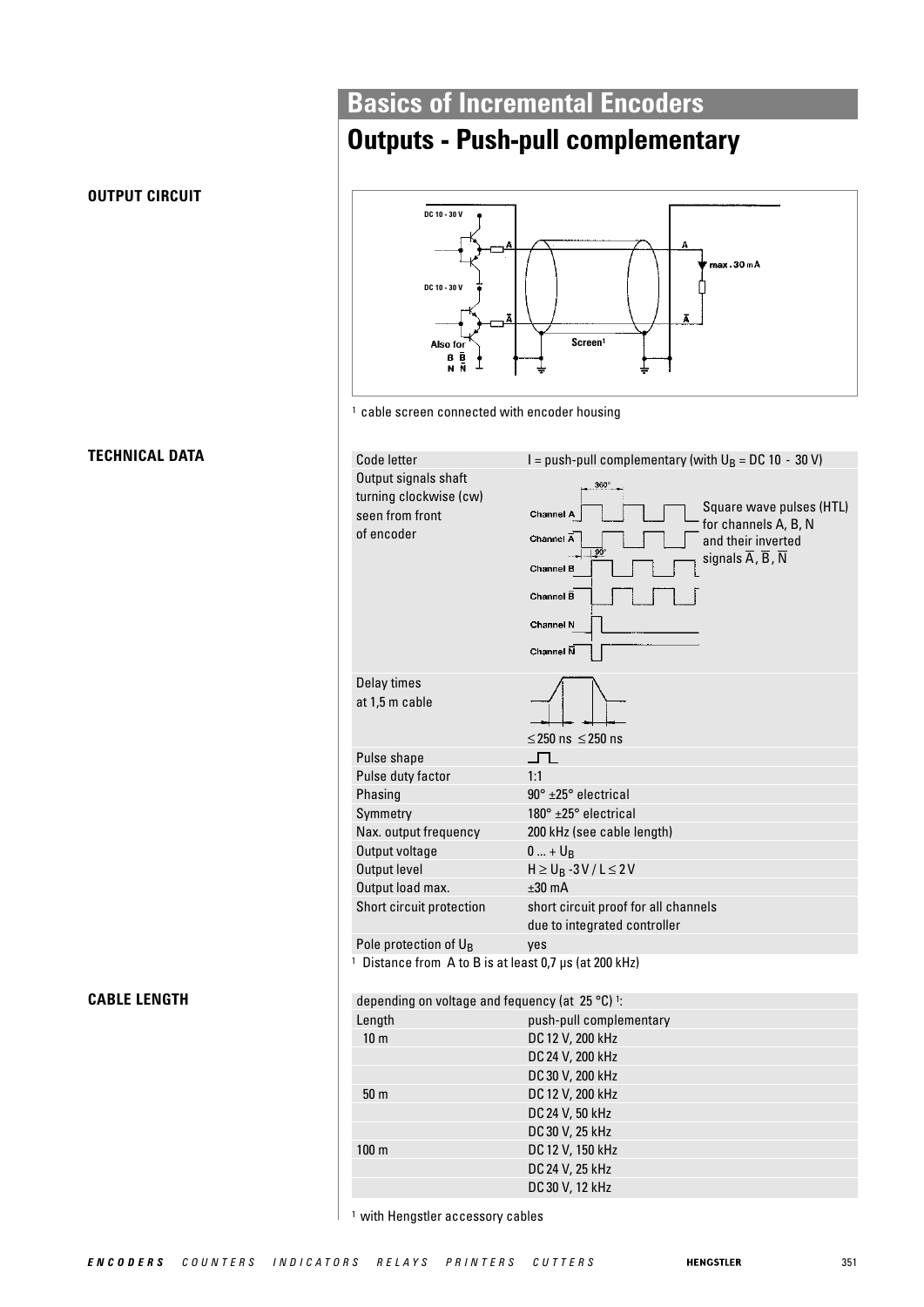## **Outputs - Alarm**



## **TECHNICAL DATA**

**OUTPUT CIRCUIT**

**FUNCTION**

| Output                      | NPN - Open collector                                       |
|-----------------------------|------------------------------------------------------------|
| Output load max.            | 5 mA / 24 V at $U_R = DC$ 5 V                              |
|                             | 5mA / 32 V at $U_B = DC 10 - 30 V$                         |
| Output level                | Output active (failure condition): $L \leq DC$ 0,7 V       |
|                             | Output inactive: high impedance (if necessary: get H-level |
|                             | by an external pull-up resistor)                           |
| Malfunction indication time | $\geq$ 20 ms                                               |
|                             |                                                            |

The rotary encoders are equipped with an electronic monitoring system that reports potential malfunctions via a separate alarm output.

The alarm output can be used for selecting an optical display (LED; for circuit, see above) or the control system (SPC or similar).

Moreover, the alarm outputs of several encoders can be interconnected to a common "systems alarm" by means of a parallel connection. The following errors are indicated:

| Category I      | Category II                                | Category III                           |
|-----------------|--------------------------------------------|----------------------------------------|
| - damaged disks | - overtemperature                          | - voltage range<br>DC 1 V < U < DC 4 V |
| - defective LED | - overload (e. g.<br>due to short circuit) | - voltage drop on the<br>supply lines  |
| - contamination |                                            |                                        |

Category I malfunctions cannot be corrected; the encoder must be replaced.

Category II malfunctions are detected by means of a thermal monitoring unit in the electronic system. The alarm message is cleared after the cause of temperature increase has been removed.

Category III malfunctions indicate insufficient supply voltage. Also included in this category are transients in the supply voltage, e.g. due to electrostatic discharge, which may distort the output signals.

This is corrected by

- readjustment to the correct voltage

- eliminating the cause of disturbance, i.e. by careful arrangement of the cables.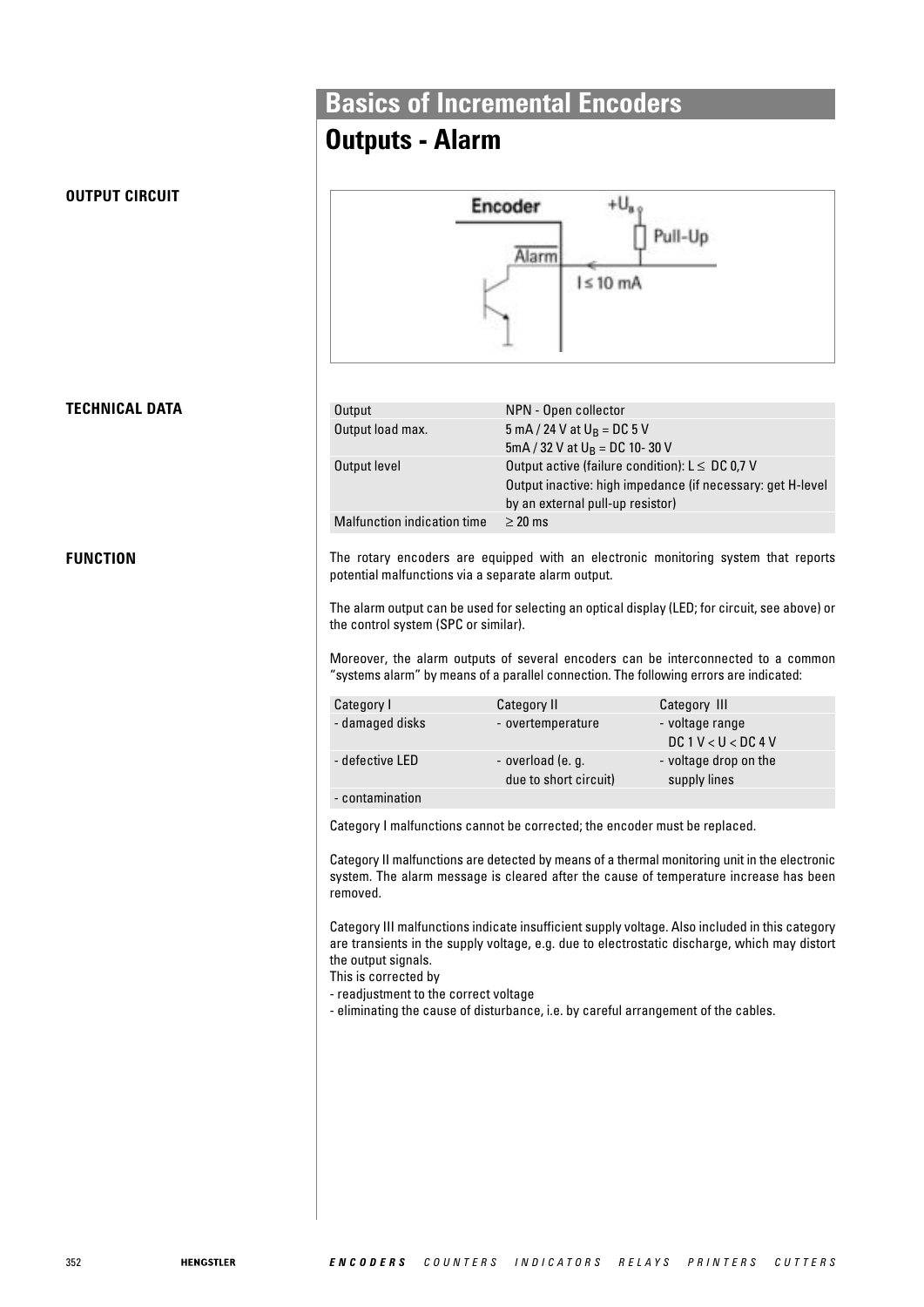## **Outputs - Sense at 5 V RS 422 (T)**



The sense wires enable measuring of the actual encoder supply voltage (compensates for voltage drops due to supply current and cable resistance).

Due to the voltage drop in the cables and the voltage supply, the encoder input voltage  $U_{in}$ is less than the power pack output voltage  $U_{\text{out}}$ .

The present input voltage  $U_{in}$  is now output to the Sense  $V_{CC}$  and Sense GND cables and returns as data to the power pack.

The input resistance  $R_i$  on the power pack should amount to at least 22 MOhm so that no voltage drop occurs on these cables.

In case of power packs with sense input, it is now possible to readjust the output voltage  $U_{\text{out}}$ automatically.

#### **OUTPUT CIRCUIT**

**FUNCTION**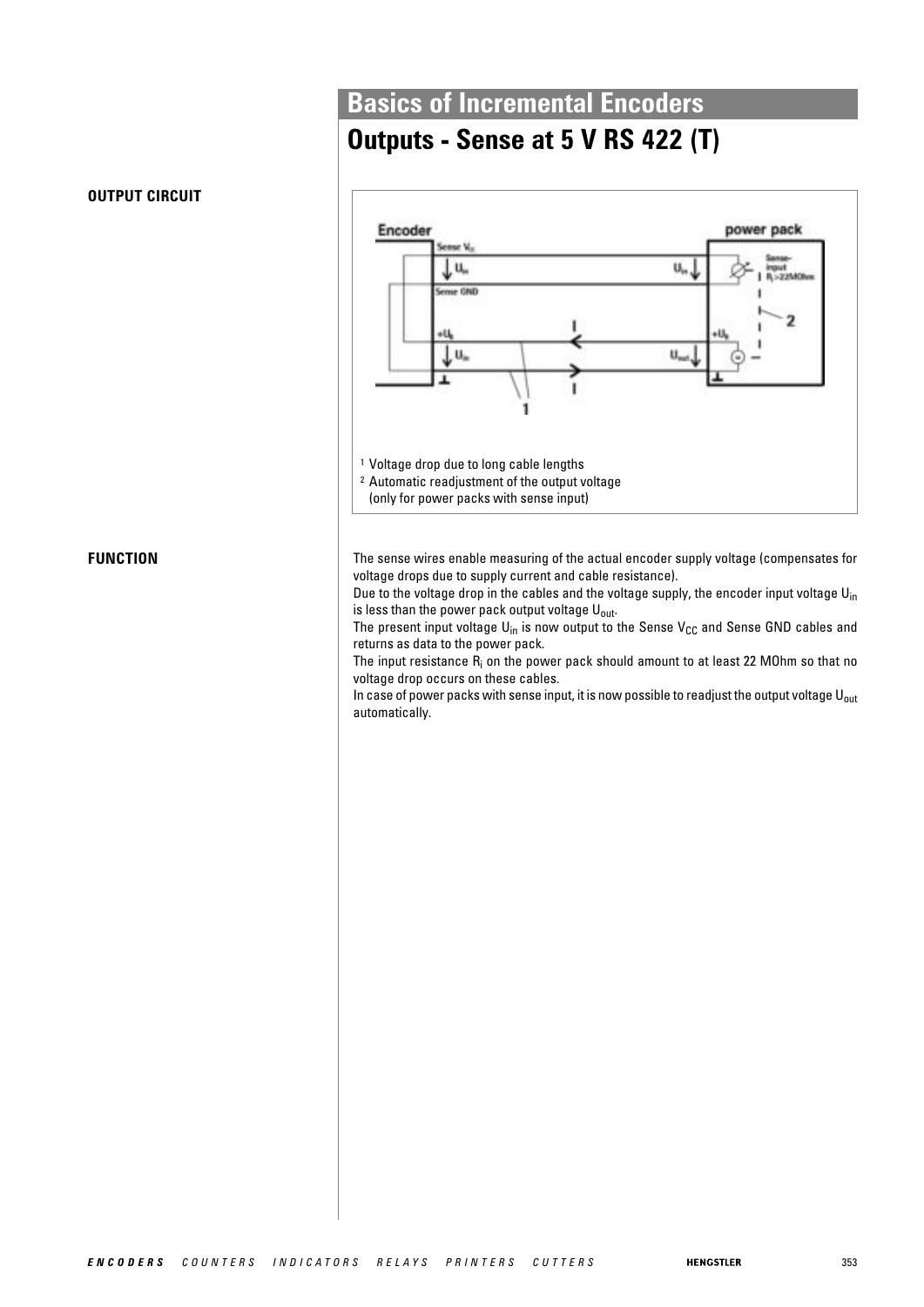## **Basics of Sine-Wave Encoders**

#### **GENERAL INFORMATION**



#### **SINE-WAVE OPTOASIC TECHNOLOGY BURSTS THE LIMITS**

With the introduction of the sine-wave encoder family, Hengstler has taken the opportunity to significantly rework its OptoAsic technology.

The best features have been maintained and new improvements have been introduced. One major feature that has been retained of course, is the high level of EMC reliability which we have achieved by integrating almost the complete encoder electronics into one component.

What is new is the integrated offset and amplitude control together with the in-chip optical system adjustment. In the past anybody wanting high quality, accurate sine-wave signals at low frequencies had to trade in this for bandwidth. We are now able to meet this apparently contradictory requirement with our in-built amplitude control. You can't fail to be convinced by a unit which delivers sine-wave signal with harmonic distortion better than 1% at low speed and 500 kHz max. frequency.

**The advantages are crystal clear:** If you need precision at slow speeds you no longer have to compromise your productivity because the encoder limits the maximum speed of your machine e.g. for tool changing processes. You can have both - accuracy and speed.

#### **APPLICATIONS Typical applications:**

- Machine tools
- Printing machines
- Gearless elevators
- Drives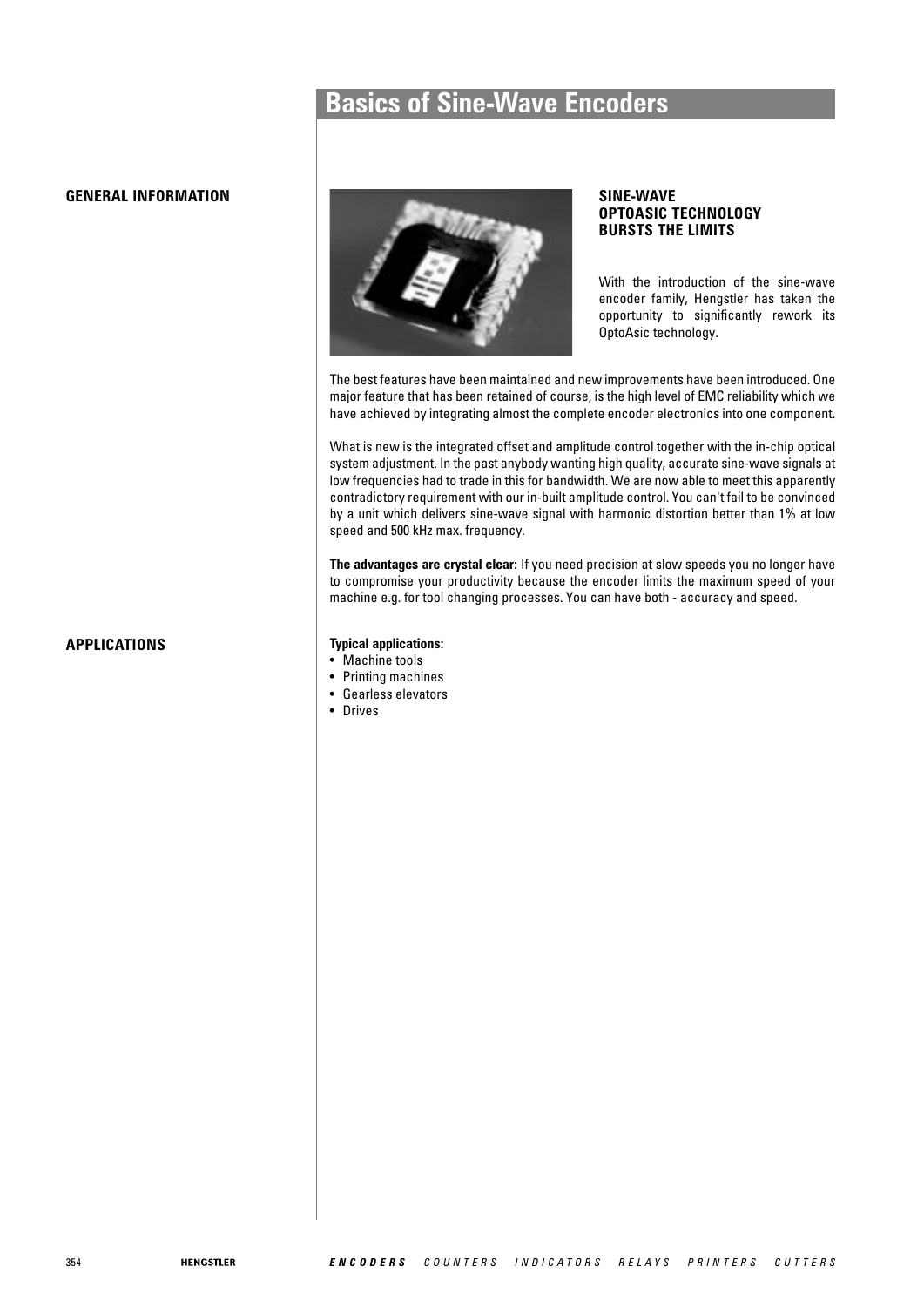#### **THE RIS58 SIGNALS**



# **Basics of Sine-Wave Encoders**

## **Signals**



The incremental signals A and B and the zero signal R are differential voltage signals. The differential signal level is 1 Vpp. The zero signal appears once per revolution with a peak of 0.4 V and reaches its maximum value at the angle where the amplitudes of the A and B signals are equal. All signals have a DC-offset of 2.5 V.



The quality of the servo loop is determined to a large extent by the absence of harmonics in the encoder's sinewave signals, particulary at low speed. In order to achieve high interpolation factors in the sequencing control, the incremental sine signals A and B are available with a harmonic distortion significantly under 1% throughout the specified temperature range. This delivers excellent synchronism and a high level of positional accuracy with servo axes.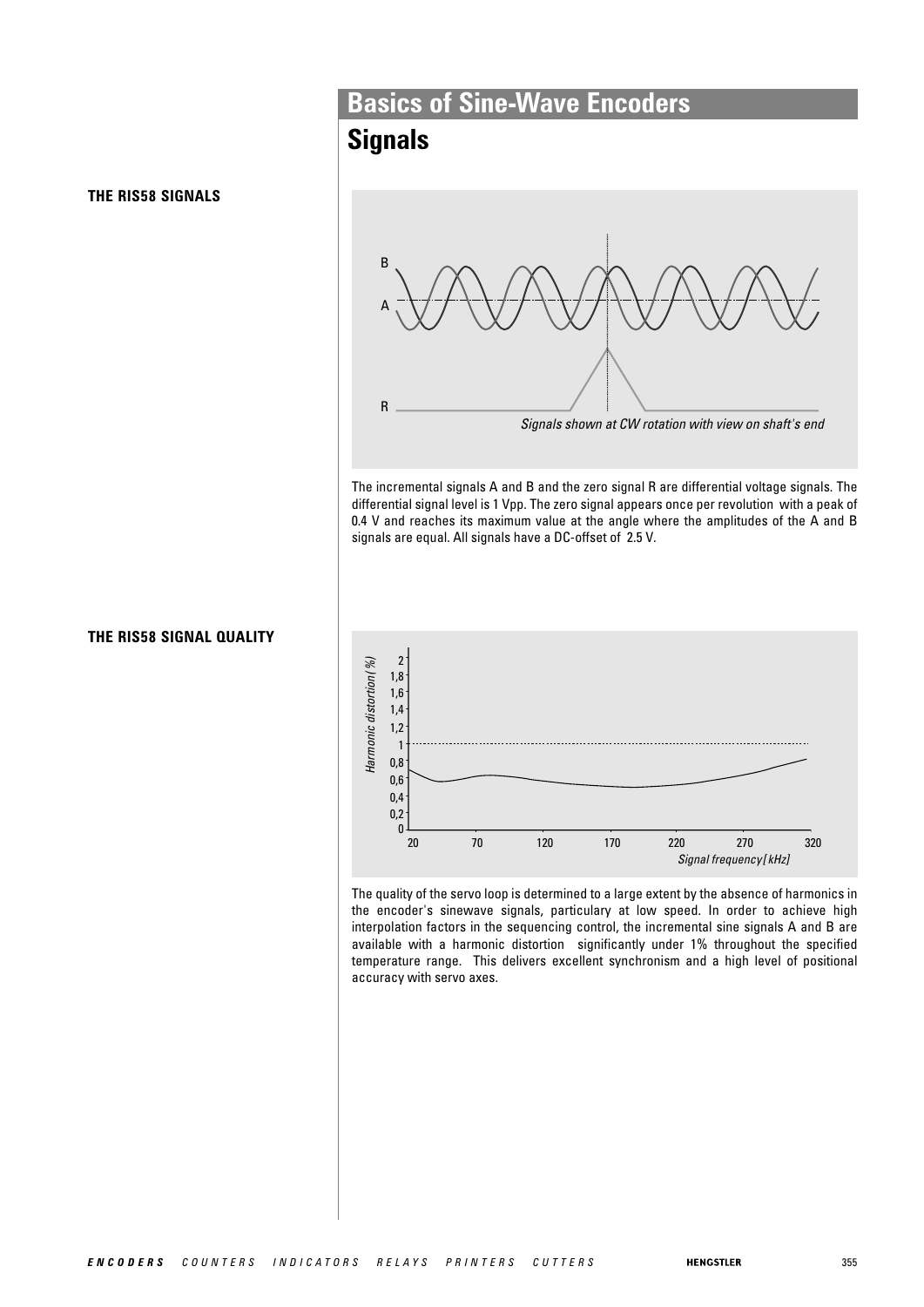#### **ABSOLUTE ENCODERS FOLLOW THE LATEST TREND: CHANGE EASILY TO ACURO**

**ABSOLUTE ENCODERS ARE DIFFERENTIATED ACCORDING TO:**

**Singleturn version**

**Multiturn version**

Absolute encoders save costs and provide enhanced safety - facts that are obviously important in complex installations and multiaxis machinery: Time-consuming reference runs after powering-up the supply voltage have become a thing of the past for absolute encoders. Hazardous conditions caused by reference runs (which are always necessary with incremental encoders) can be prevented right from the start. Absolute encoders - too large, too expensive?

A prejudice that is cleared up by ACURO. Even the multi turn version of ACURO is no larger than most incremental encoders and costs less than you would expect. And how about reliability? Due to their complexity, absolute encoders seem to be susceptible to faults. No problem with ACURO: once installed they will not cause trouble, due to the highest integration density and use of extremely reliable technologies to ensure safe and reliable long-term operation.

The platform concept **Hengstler's new ACURO** absolute encoders feature innovative technology, simple operational and optimal functional safety. Their platform concept also allows especially compact dimensions with a modular design, which always ensures the right version for each individual application in the field of motor feedback and automation engineering. Equipped with the new open BiSS interface these encoders are a good and future oriented investment.

The mechanical construction of ACURO is rugged and precise. Double high-precision ball bearings guarantee reliable long-term operation even at speeds of up to 12 000 rpm. ACURO is equipped with the commercially available mechanical interfaces, including solid shaft or hub shaft, synchro-flange or clamping flange.

1 revolution (=  $360^\circ$ ) is coded in n steps. After a rotation of over 360 ° the code is repeated.

Apart from measuring 360 ° (1 revolution) further coded revolutions can be recorded e.g for applications in combination with lead srews or timing belts. Hengstler is using the principle of a mechanical memory (gearbox, which is unmatched in reliability and EMC).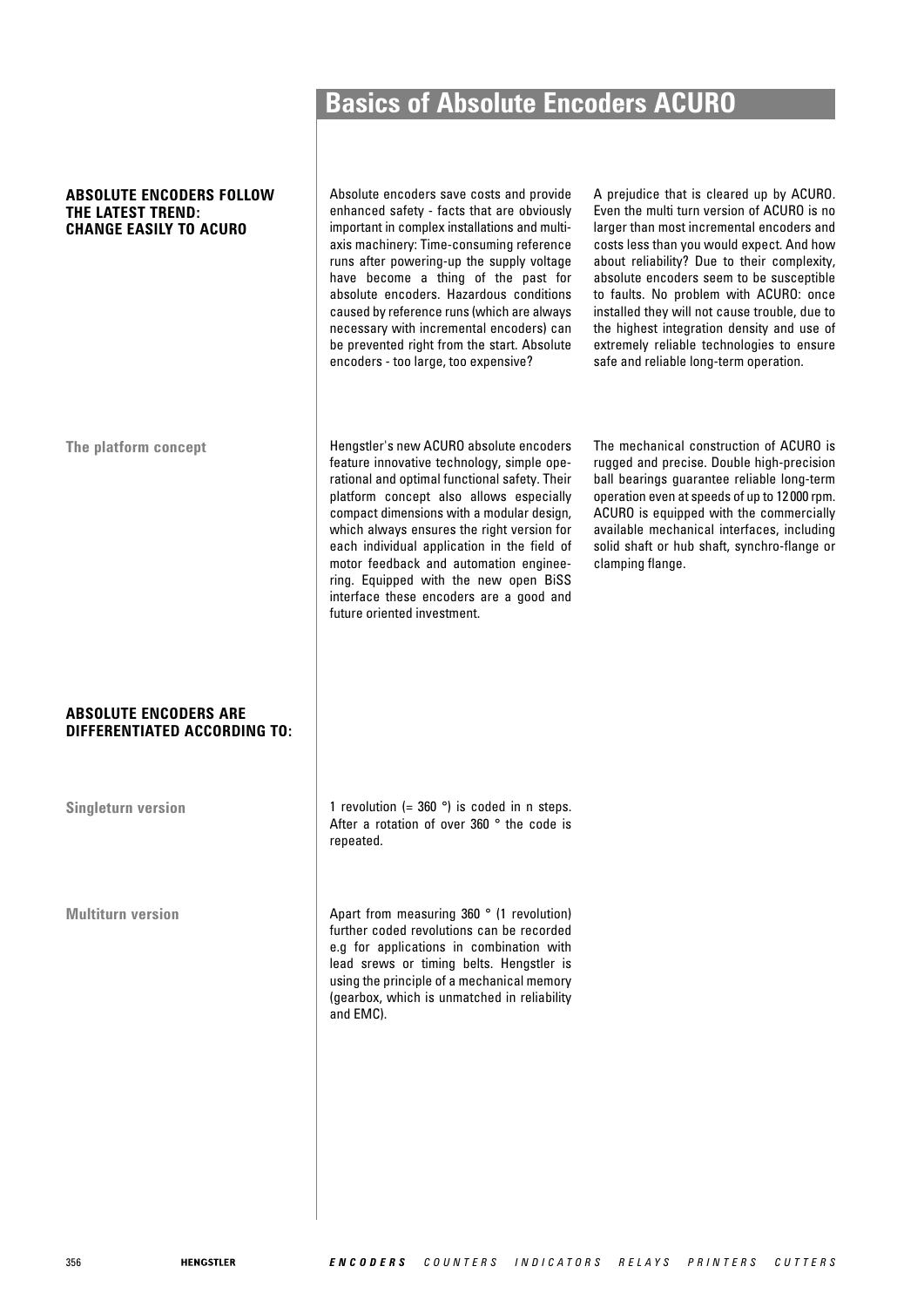#### **INNOVATIVE TECHNOLOGY**



#### **PROGRAMMABLE ABSOLUTE SHAFT ENCODERS**

**APPLICATIONS**

#### **INTERFACES**



## **Basics of Absolute Encoders ACURO High-Tech Features in a Modular System**

Hengstler's ACURO series comprises a complete range of absolute encoders, all in OPTOASIC technology. OPTOASIC units combine all required optical and electronic components in only one silicon chip.

This new technology is tailored to the user's needs and offers advantages previously unknown in the field:

- **High degree of reliability** due to differential scanning and singlestep Gray code.
- **Fail-safe** due to the elimination of more than a hundred components
- **Long serviceable lifetime** due to state-ofthe-art semiconductor technology-

- High degree of **electromagnetic compatibility** due to elimination of macroscopic low-current paths.

Our new absolute shaft encoders have an excellent price/performance ratio. As a further feature the encoders are fully backward compatible due to identical mounting flanges and electrical interfaces.

This makes it easy for the user to switch from incremental to absolute shaft encoders.

#### All essential parameters are userprogrammable.

Additional advantages are uncomplicated subsequent data processing, electronic adjustment and add-on optimization of mechanical systems which are subject to tolerances.

Furthermore, storage and maintenance are more cost-efficient: the same encoder may be used for a variety of applications and assigned to its task at the place of installation.

The new encoders are, for example, perfectly suited to determine angular positions in automated systems with reliable and precise operation.

Absolute encoding eliminates the need for a reference run after interruptions (such as power failures).

Of course, the user has a selection of the most advanced interface technology available:

• Tristate parallel drivers The symmetrical push-pull drivers are fully short circuit proof, overload protected and polarity protected in a range from 10 to 30 V.

Parallel bus systems are easy to realize. So you save in cabling expenses.

- CAN Bus specifications according to CAN High-Speed ISO/DIS 11898 for transfer rates up to 1 MBaud.
- Suconet K1 Klöckner-Moeller 2 wire fieldbus
- DeviceNet
	- Based on CAN layer 2 (data link layer)
	- Up to 64 nodes and 500 KBaud speed
- Configuration via network

ACURO is the right match for a wide range of applications - from medical technology, elevators, all printing, paper processing or metal-processing machinery, such as presses and saws, right through to highlydynamic drives.

• INTERBUS Interface including the potential-free power supply is already integrated in the housing with a diameter of only 58 mm.

• SSI

The encoders can also be supplied with synchronous-serial interface (SSI) which is available worldwide. This allows trouble-free connection to commercial processing components.

- Profibus DP Protocol according to encoder profile class C2 (programmable)
- BiSS
	- bidirectional and fully digital
	- synchronous serial data
	- licence-free
	- up to 8 slaves per master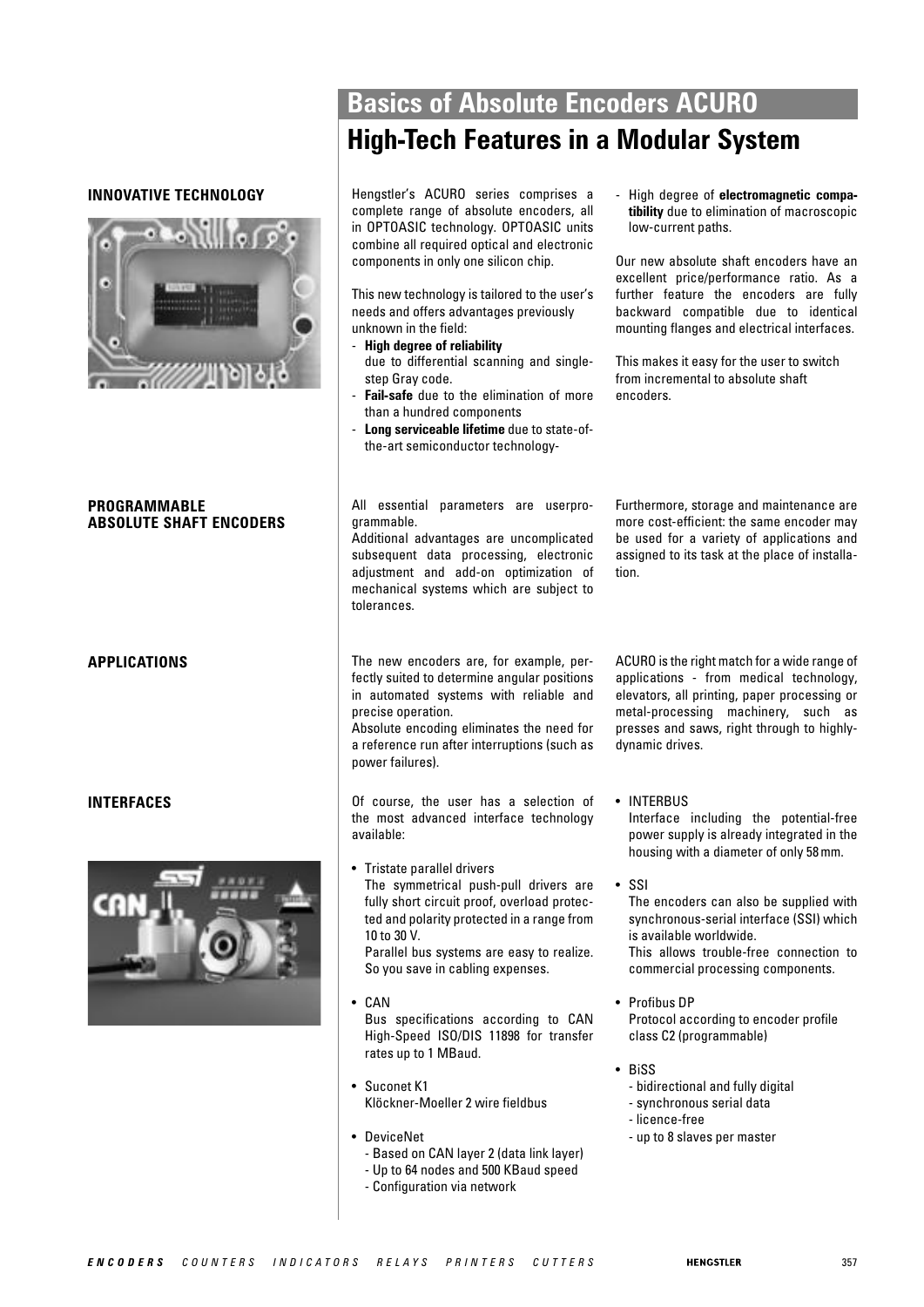#### **TRANSFER SEQUENCE**

**Block diagram of a BiSS Master-Slave configuration**

## **Basics of Absolute Encoders ACURO Open Digitale Sensor Interface (BiSS)**

**GENERAL INFORMATION** The bidirectional digital sensor interface BiSS safeguards communication between position encoders or measuring devices and industrial controls, such as a drive control, for example, and if necessary can transmit measurement values from up to 8 sensors simultaneously.

> **For 1 to 8 subscribers** the interface master provides a clock signal for the simultaneous capture of all position data and for the synchronous-serial data transmission which

> **With each data cycle** the master learns and compensates for line delays, thus permitting clock rates of up to 10 Mbit/s even for cable lengths of up to 100 m. Changes in line conditions which occur during cable drag, for example, are corrected. The precision of synchronization among several position encoders along various axes is less than 1 microsecond; the master also makes the signal delay it has recorded accessible to the control unit, allowing further optimization.

> **The BiSS protocol** classifies each subscriber in the following data sections: sensor data, register data. These data sections have various setups with regard to access and transmission performance so that a number of different sensor applications are

follows on from this. Just four unidirectional RS422 data lines are required; the slave electronics, kept to an absolute minimum, are incorporated on the sensor ICs.

When the master sends a clock pulse on line MA, the slave answers directly on return line SL with the recorded position data. Commands and parameters can be swapped on a PWM pulse form; this is, however, not necessary to start the BiSS protocol.

catered for. Bidirectional parameter communication for device configuration - also applicable to what are known as OEM parameters - is usually consigned to the register data section, with rapidly changing angle data being assigned to the sensor data section.

**Control cycle times of less than 100 μs** are thus not a problem, even for data words of up to 64 bits in length. There is enough room in the protocol for redundancy; this space is normally used to implement a CRC (cyclic redundancy check). Framed by just one start and one stop bit, the sensor data is transmitted at the best-possible core data rate. Permanent monitoring of the position and operation of the encoder is possible without interfering with the control cycle.



#### **Configuration Specific product developments** of

individual users are not restricted or made unnecessarily expensive by a compulsory compatibility.

A BiSS subscriber is described with just a few parameters and the XML-descriptive file included with the delivery simplifies start up of the control system.

**•** For further information see:<br>**1** www.biss-interface.com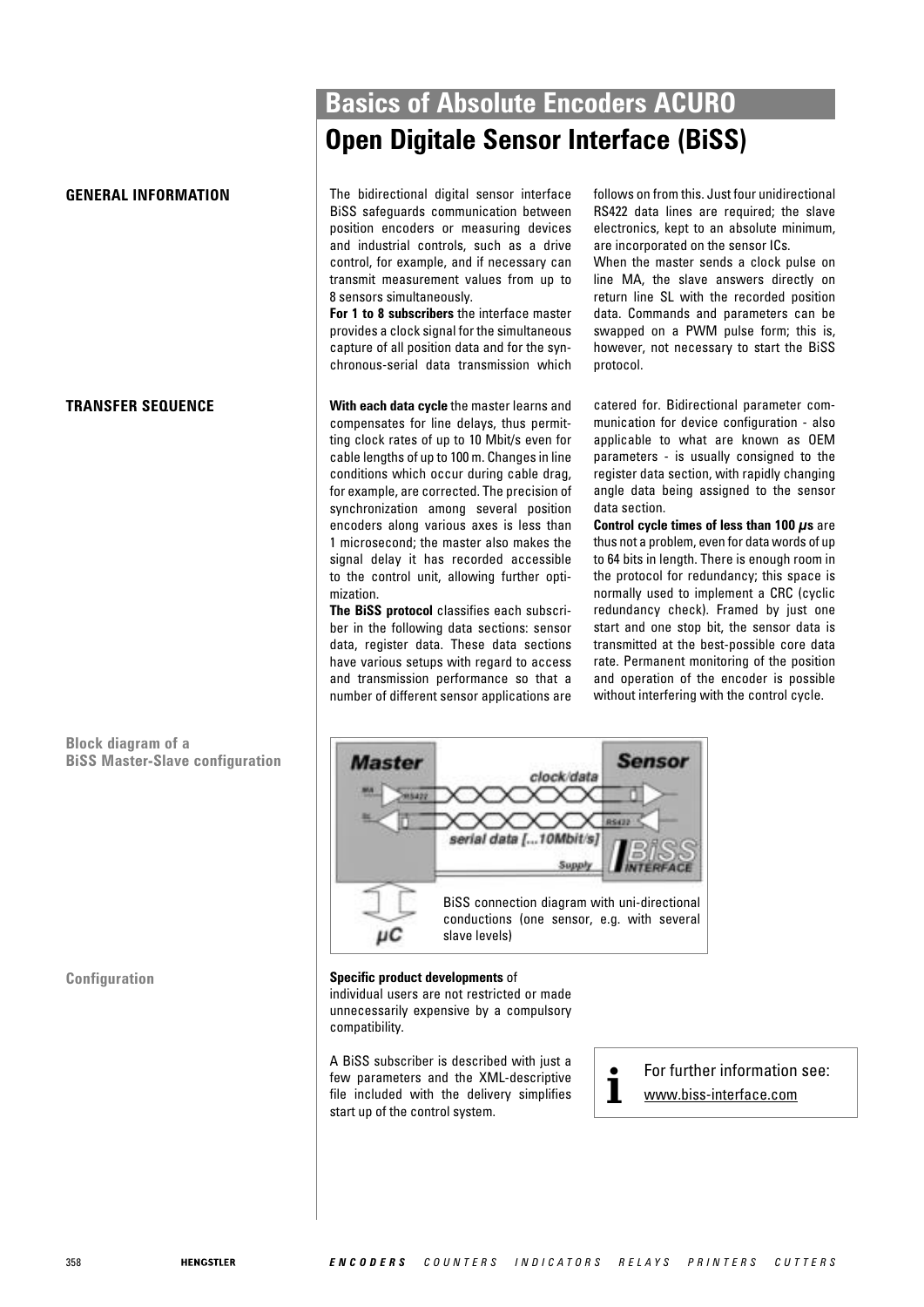#### **TRANSFER SEQUENCE**

**Block diagram of an absolute shaft encoder**

## **Basics of Absolute Encoders ACURO Synchronous-Serial Interface (SSI)**

**GENERAL INFORMATION** In many cases, absolute shaft encoders are subject to severe mechanical stresses and to electrical and magnetic fields that contaminate the site.

> Therefore, special design measures are needed to combat dirt, dust and liquids in industrial environments.

> Our absolute shaft encoders are of state-ofthe-art rugged mechanical construction, and the electronic components are very compact.

> A main consideration for immunity to interference is the data transfer from the shaft encoder to the control system. The control system must be able to read the readings from the shaft encoder without errors. Under no circumstances should undefined data be transmitted, for example at the changeover point.

The major differences between the concept of synchronous-serial data transfer for absolute shaft encoders described here and parallel and asynchronous serial forms of data transfer are:

- less electronic components
- less cabling for data transfer
- the same interface hardware, regardless of the absolute shaft encoder's resolution (word length)
- electrical insulation of the shaft encoder from the control system by optocouplers
- open-circuit monitoring by constant current
- data transfer rates up to 1.5 megabits per second (depending on the length of line)
- ring-register operating possible.



For correct transfer of the data a defined number of pulses (clock pulse brush) must be applied to the clock input of the absolute shaft encoder. Next, a pause  $T_P$  must be observed. As long as no clock signal is applied to the shaft encoder, its internal parallel/serial shift register remains switched to parallel. The data change continuously, corresponding to the current position of the shaft encoder's shaft.

As soon as a clock pulse brush is applied to the clock input again, the instantaneous angular data is recorded.

The first shift of the clock signal from high to low ① actuates the shaft encoder's internal retriggerable mono-stable element, whose storage time tm must be greater than the clock signal's period T.

The output of the monostable element controls the parallel/serial register via terminal P/S (parallel/serial).

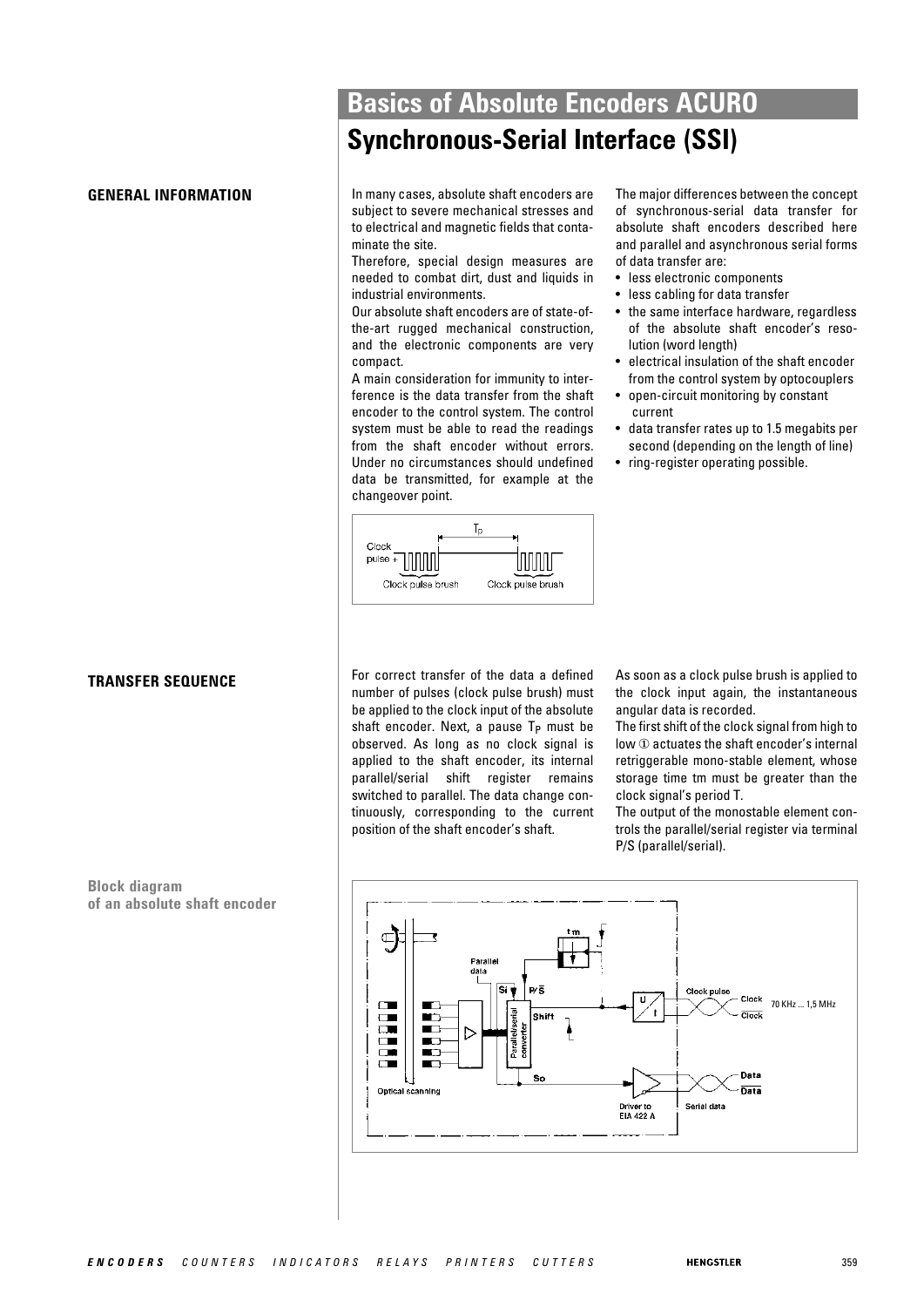## **Synchronous-Serial Interface (SSI)**



 $T =$  clock pulse period

 $t_m$  = storage time of monostable element  $t<sub>m</sub>$  ranging from 10 μs to 30 μs  $t_v$  = 100 ns

The number of clock pulses necessary for data transfer is independent of the resolution of the absolute shaft encoder.

The clock signal can be interrupted at any point, or continued in ring-register mode for repeated polling.

With the first shift of the clock signal from low to high ② the most significant bit (MSB) of the angular data is applied to the shaft encoder's serial output.

With each succeeding rising edge, the next less significant bit is shifted to the data output.

After transmission of the least significant bit (LSB) the Alarm bit or other special bits are transferred, depending on configuration. Then the data line switches to low ③ until the time  $t_m$  has passed.

A further transfer of data cannot be started until the data line switches to high  $@$  again. If the clock pulse sequence is not interrupted at point ③, the ring-register mode is activated automatically. This means that the data stored at the first clock pulse transition  $\Phi$  are returned to the serial input  $S_i$ via the terminal  $S_0$ . As long as the clock pulse is not interrupted at ③, the data can be read out as often as wanted (multiple transfer).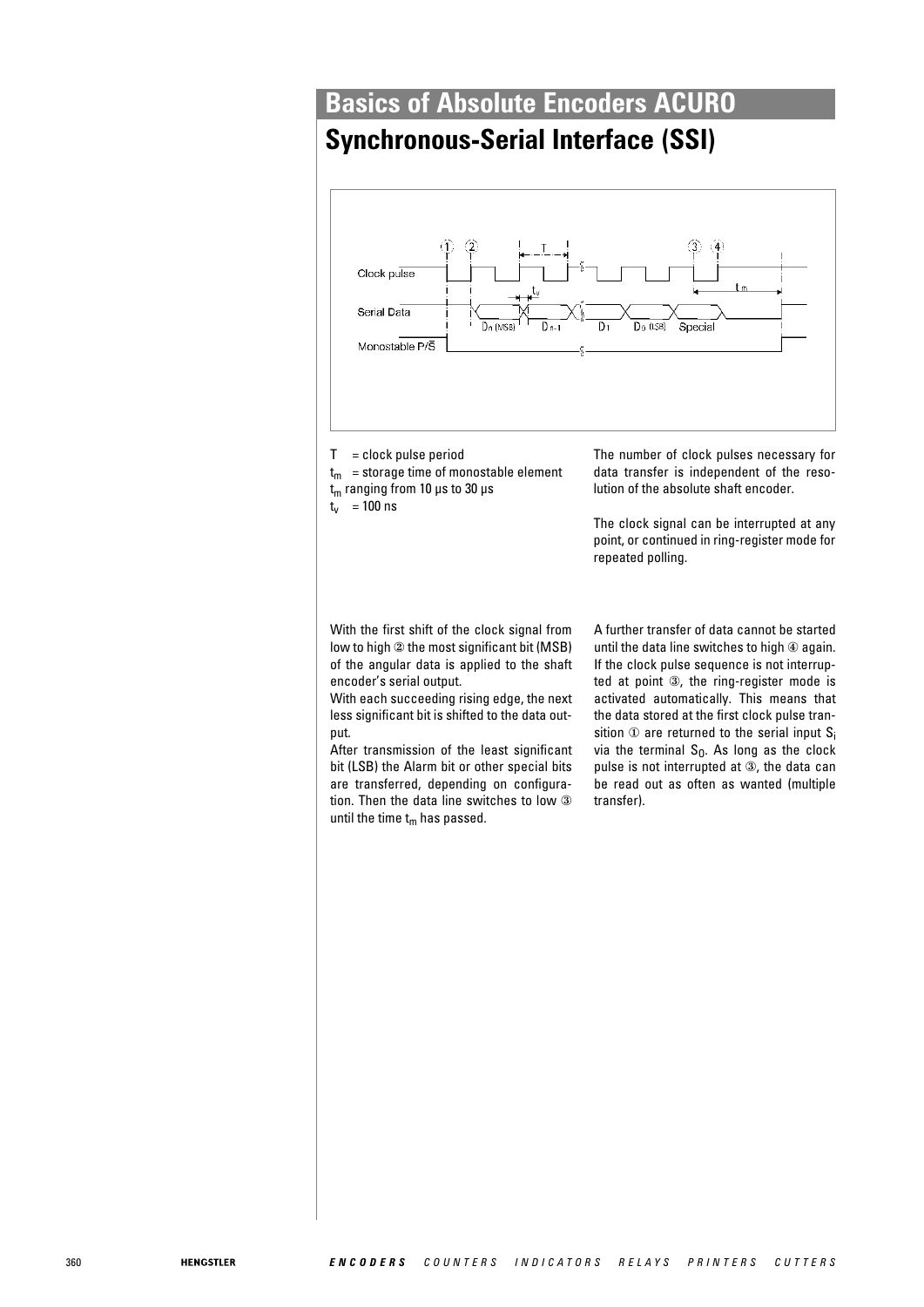# **Synchronous-Serial Interface (SSI)**





#### **RECOMMENDED DATA TRANSMISSION RATE**

The maximum data transmission rate depends on the length of cable:

| Cable length      | Baud rate   |
|-------------------|-------------|
| < 50 m            | $<$ 400 kHz |
| $< 100 \text{ m}$ | $<$ 300 kHz |
| $< 200 \text{ m}$ | $< 200$ kHz |
| $< 400 \text{ m}$ | $< 100$ kHz |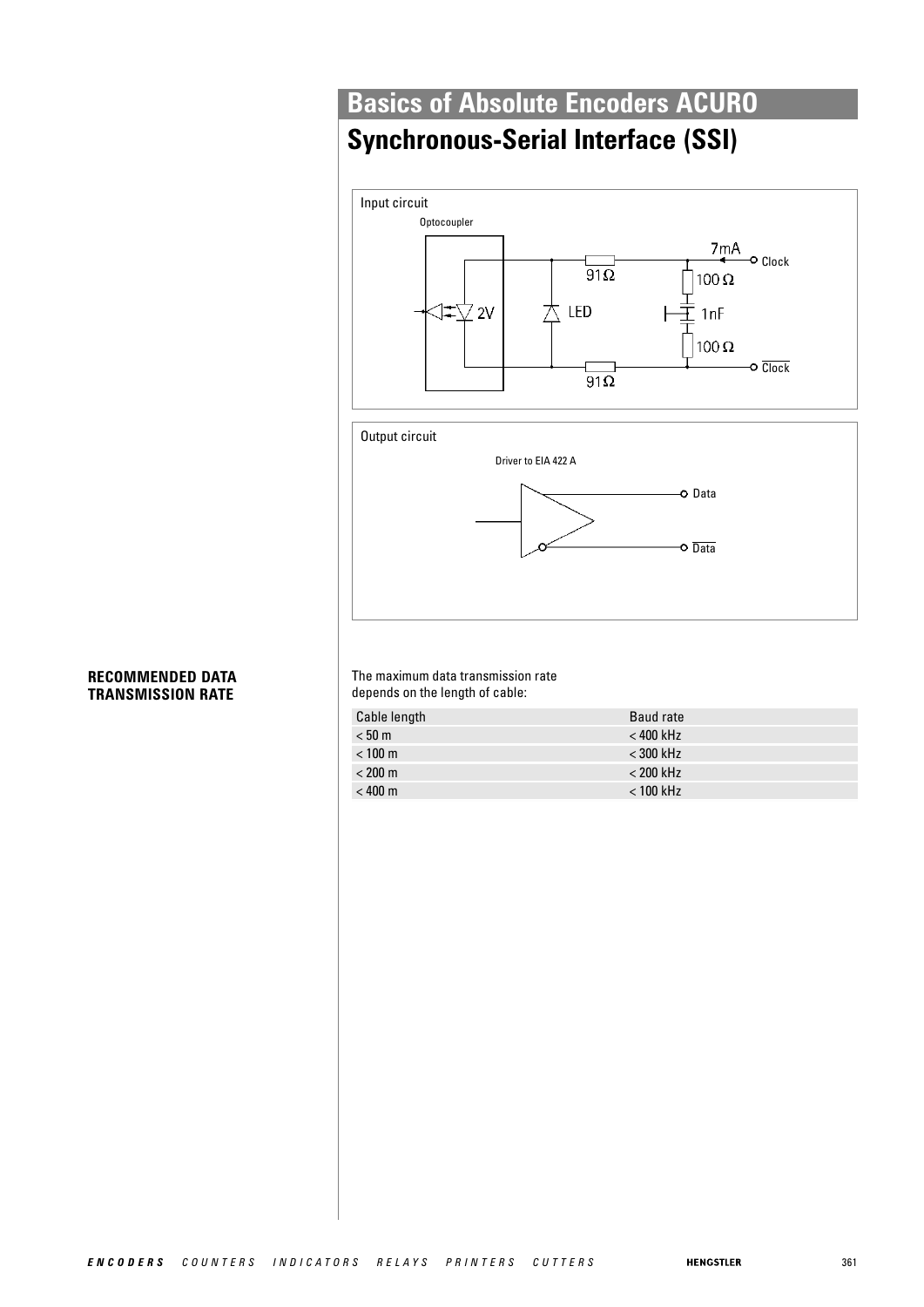## **Basics of Absolute Encoders ACURO INTERBUS**

## **GENERAL INFORMATION**

## **TRANSFER SEQUENCE**

## **WHAT ARE THE BENEFITS OF INTERBUS COMPARED WITH A CONVENTIONAL SYSTEM WIRING?**

INTERBUS is a real-time bus for the sensoractor-level which is able to transfer data with a small overhead in a range of up to 4 bytes per subscriber for a maximum of 256 subscribers.

It is characterized by a circular transmission with a fixed message frame and a central master (e.g. SPC switching-in assembly).



- Lower costs for cables and wiring
- Lower noise sensitivity
- Many control signals which were analog before are now available as digital signals and directly transferable by INTERBUS
- Simple layout, installation and starting procedure
- High efficiency (net data rate): the percental share of the message header and of the terminating sequence decreases with a growing number of subscribers
- Data of all subscribers are stored at the same time and transferred sub-sequently
- Reaction time can easily be determined. It only depends on the system's total extension; this is important for controlling tasks
- Constant sampling rate for reference inputs and actual values; both are transferred in one bus cycle
- Considerations of priority are unnecessary since all subscribers have the same priority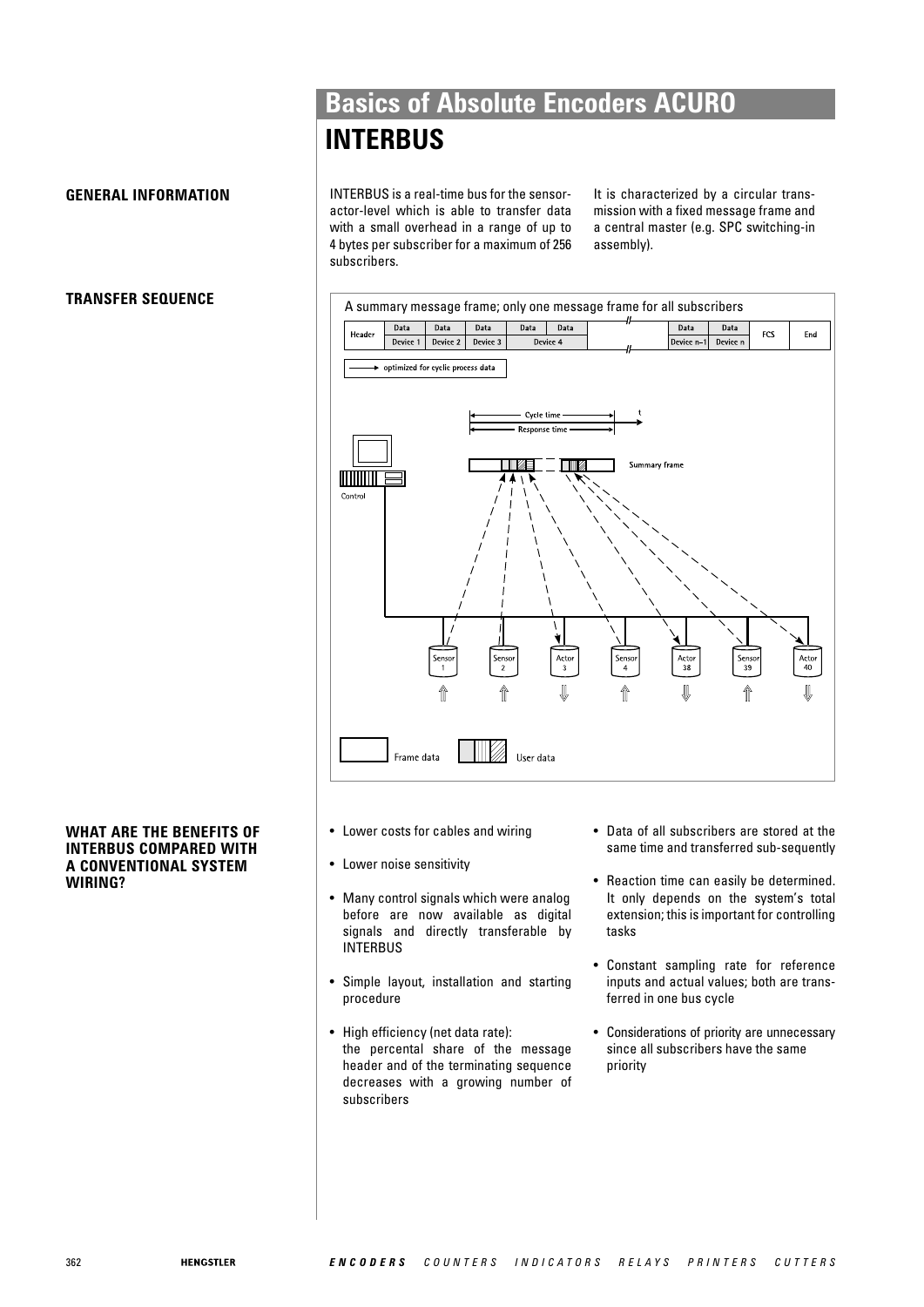## **Basics of Absolute Encoders ACURO INTERBUS**

- No system-parameter definition before starting procedure
- Data integrity is secured by 16-bit-CRC (according to CCITT polynomial) done for each transmission
- Sophisticated diagnostic software for the central bus controller: a point of error can specifically be isolated; in each case of malfunction there is a possibility to close the circular system in every single bus clip.

Devices with an INTERBUS interface for process control are now available from more than 200 manufacturers.

Encoder manufacturers are joined together in the ENCOM user group; drive manufacturers in DRIVECOM.

The user groups shall maximize the benefit for the customer by standardization of data transmission.

There is a high availability of devices with INTERBUS interface, and the bus mode has already been successful in industrial use.

## **ENCOM USER GROUP**



**The following device classes defined by ENCOM are used for absolute shaft encoders:**

#### **Class 2 (K2):**

- 32-bit process data
- **Binary**
- Right-justified
- Readable only
- No control bits or status bits

#### **Class 3 (K3):**

- 32-bit process data
- Coded according to manufacturer specifications
- Right-justified
- 7 status bits and control bits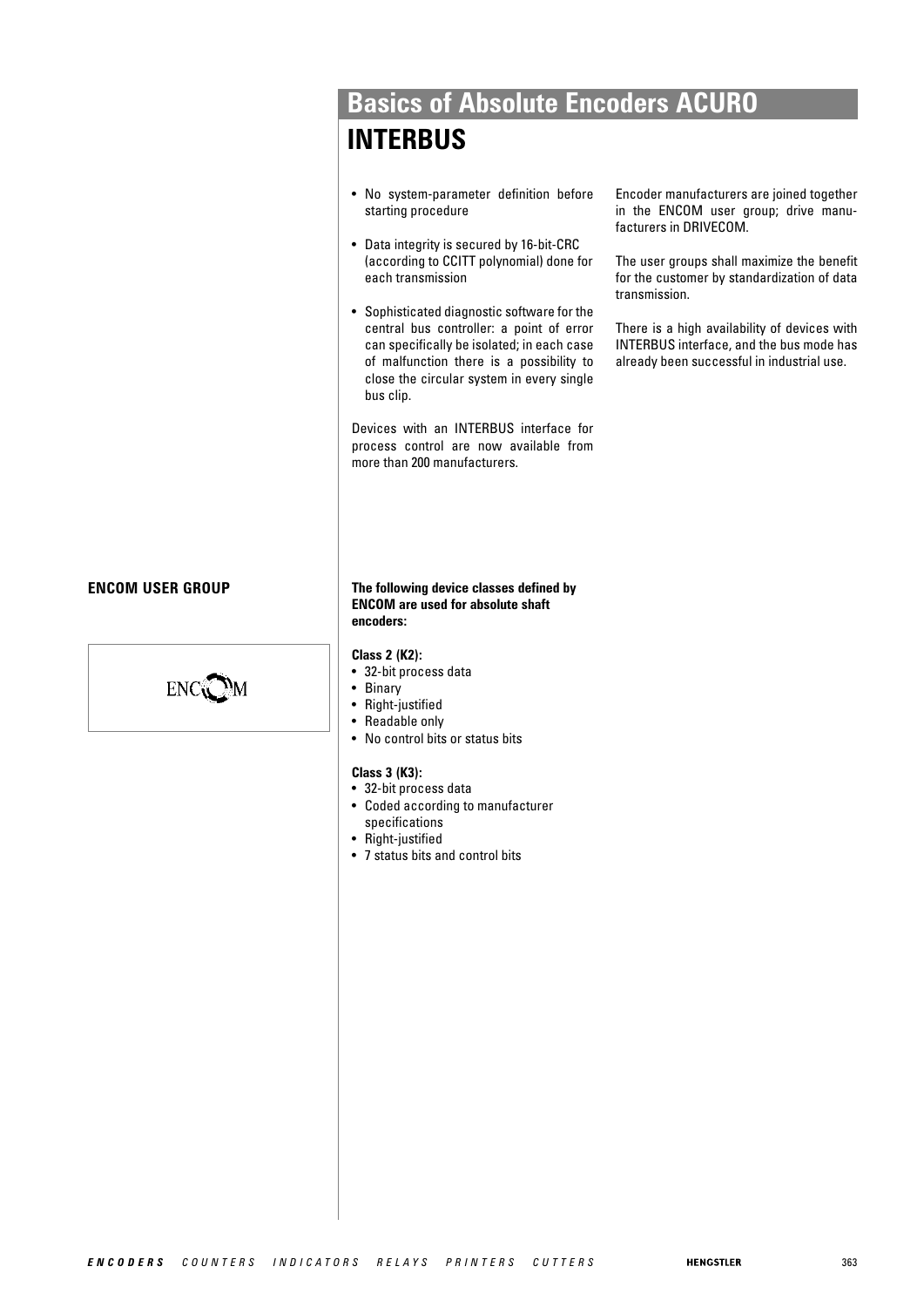## **INTERBUS**



INTERBUS is physically divided into:

#### **Remote bus**

- Voltage difference transmission RS 485
- Max. cable length between two bus clips: 400 m
- Max. overall cable length of remote bus: 13 km
- A maximum of 64 bus clips/modules may be directly connected to the remote bus

#### **Peripheral bus**

- 5 V voltage interface
- Max. overall cable length of peripheral bus: 10 m
- A maximum of 8 modules may be connected

#### **Installation remote bus**

- For modules with enclosure class IP65 (e.g. HENGSTLER absolute shaft encoders)
- Voltage difference transmission RS 485
- Max. overall cable length: 50 m
- Connection via bus clip or passive T-manifold
- Each subscriber has an electrically isolated voltage transformer
- 24 V supply may be led via the bus line or be connected to the T-manifold
- 8 modules may be connected.

The transmission speed is **500 kBit/s.**

#### **TECHNICAL DATA**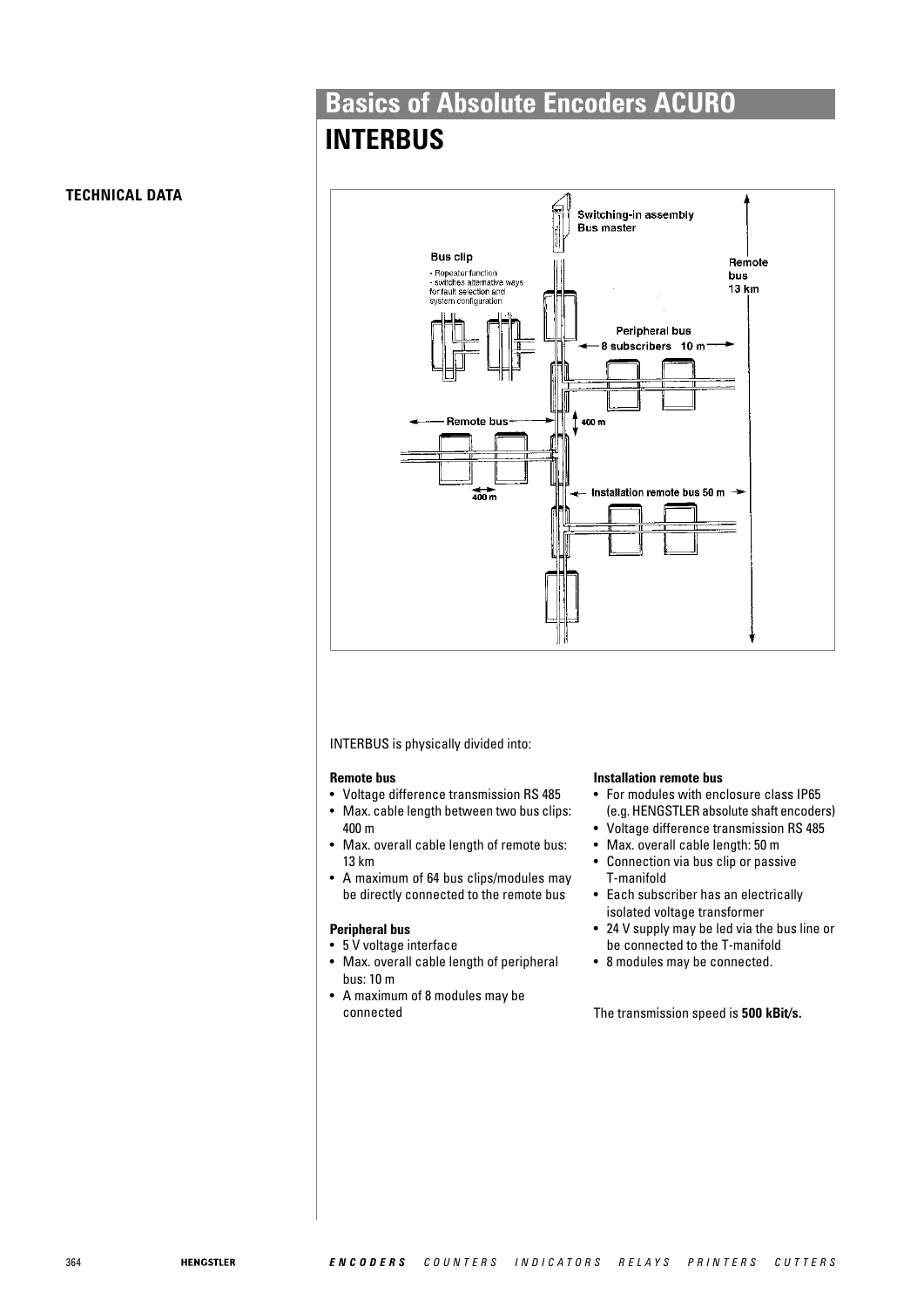## **INTERBUS**

## **INTERBUS DIAGNOSTIC CONCEPT**



The diagnostic system is able to indicate peripheral and controller errors beside the selection of faults. Due to a row of LEDs comprising 16 bits, available on most switching-in assemblies, decentralized process states can be displayed centrally.

- Status display on control system for inputs and outputs without hand programming unit
- Self-acting fault detection and display with point and type of error without user programming
- Usual diagnosis by hand programming unit can be kept
- Diagnostic representation is always the same regardless of the control system.

**for further information see:**<br>**i** www.interbusclub.com\de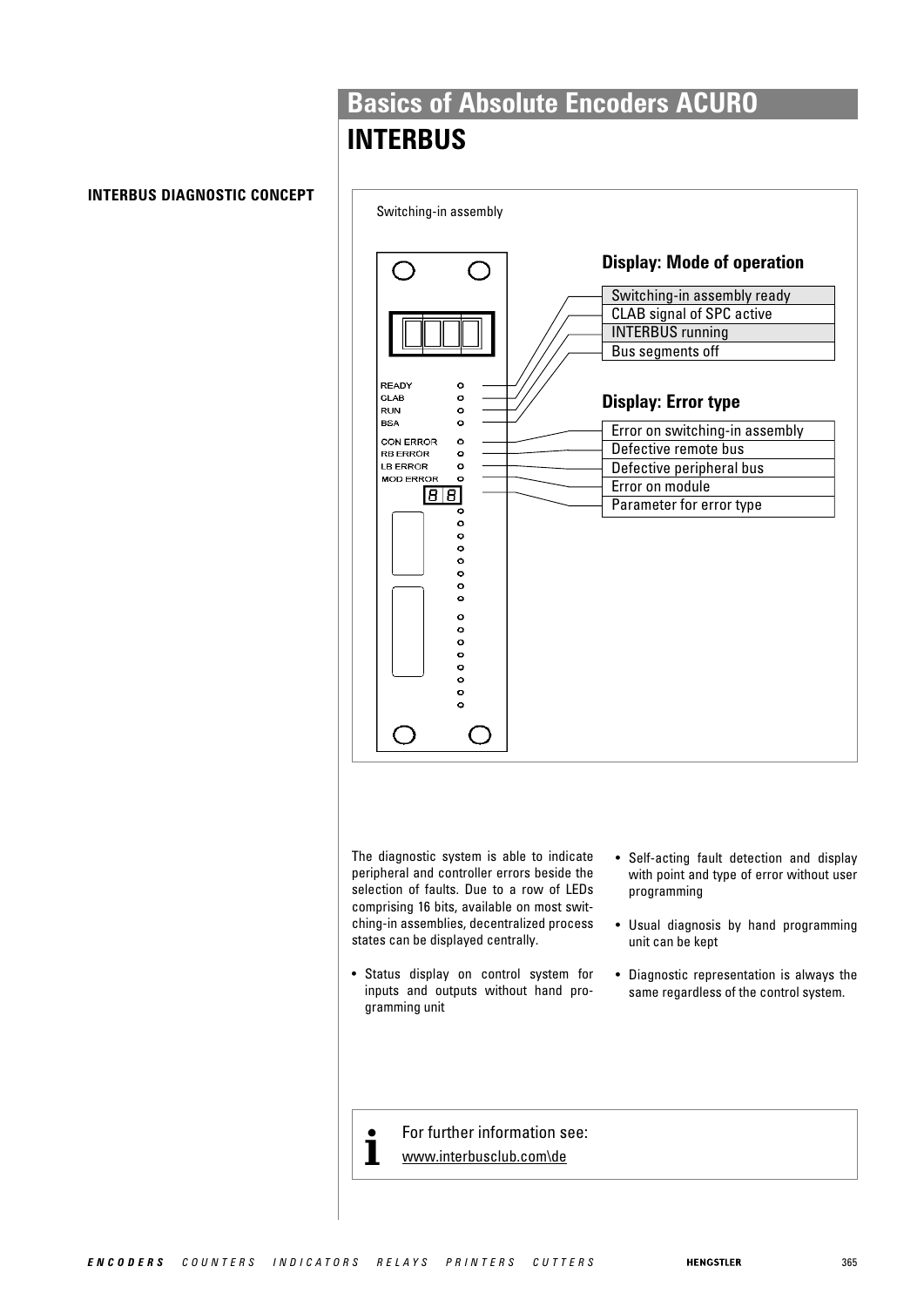#### **GENERAL INFORMATION**

**FIELD OF APPLICATION**

## **Basics of Absolute Encoders ACURO CANopen**

The AC 58 is an absolute shaft encoder (encoder, angle encoder). The version described in this technical manual sends its current position to another station via the "CAN-bus" transmission medium (physically: screened and twisted two-wire line).

The serial bus system CAN (Controller Area Network), which had been originally developed by Bosch/ Intel for automotive uses, is gaining ground in industrial automation technology. The system is multimastercompatible, i.e. several CAN- stations are able to request the bus at the same time. The message with the highest priority (determined by the identifier) will be received immediately.

The data transfer is regulated by the message's priority. Within the CAN system, there are no transport addresses, but message identifiers. The message which is being sent can be received by all stations at the same time (broadcast).

By means of a special filter methods, the station only accepts the relevant messages. The identifier transmitted with the message is the basis for the decision as to whether the message will be accepted or not.

The bus coupler is standardised according to the international standard ISO-DIS 11898 (CAN High Speed) standard and allows data to be transferred at a maximum rate of 1 MBit/ s. The most significant feature of the CAN-protocol is its high level of transmission reliability (Hamming distance  $= 6$ ).

The CAN-Controller Intel 82527 used in the encoder is **basic** as well as **full-CAN** compatible and supports the **CAN-specification 2.0 part B (standard protocol with 11-bit- identifier** as well as **extended protocol with 29-bit identifier**). Up to now, only 11 bit identifiers have been used for CANopen.

In systems, where the position of a drive or of any other part of a machine has to be recorded and signalled to the control system, the AC 58 can assume this function. The AC 58 can resolve, for instance, positioning tasks by sending the check-back signal concerning the present drive position via the CAN bus to the positioning unit.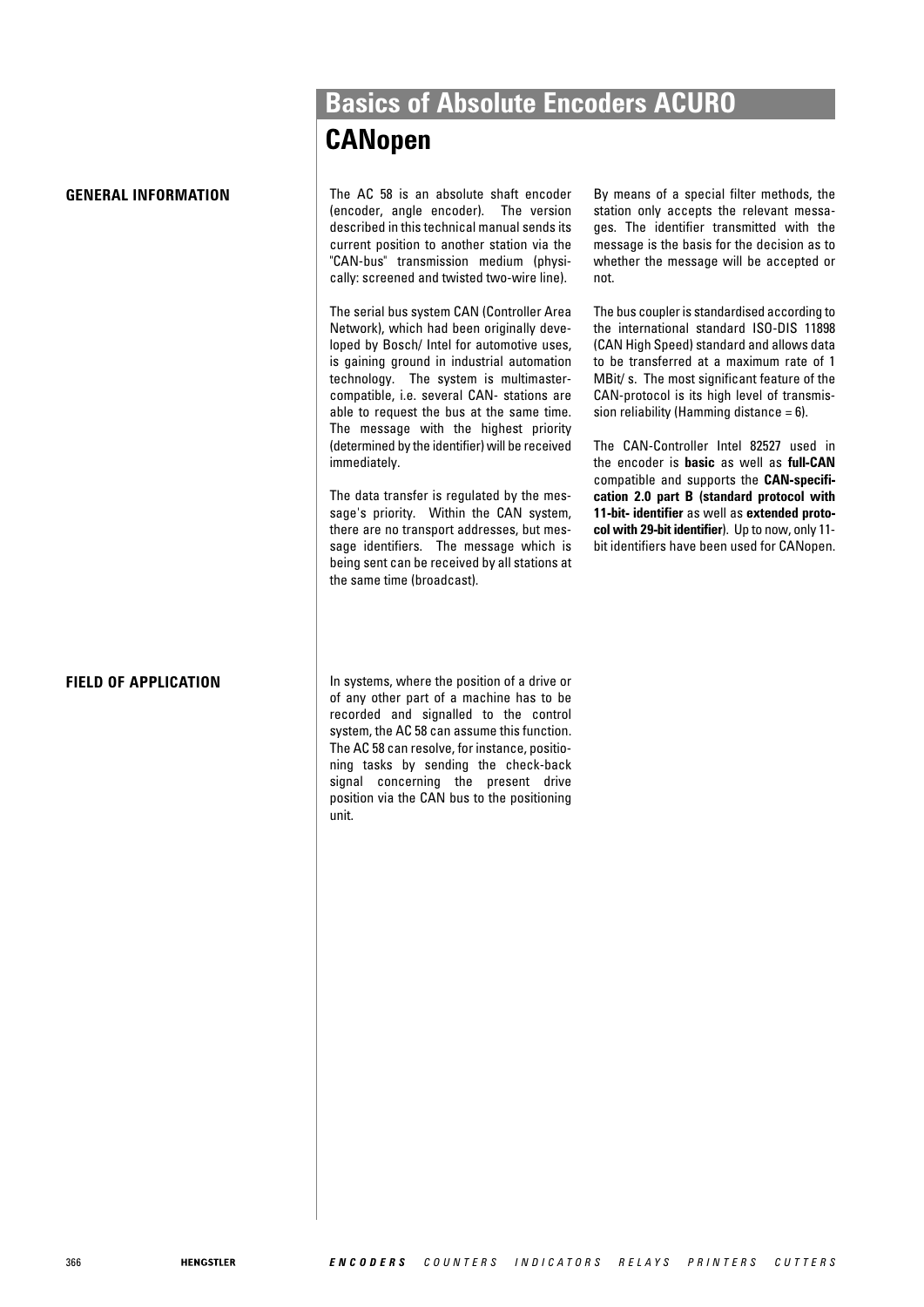# **CANopen**

#### **CANOPEN COMMUNICATION MODEL AND PROFILE**

| Device<br>Profile A<br>DBT<br>NMT                                                                                                                                                                                                                                                          | <b>Device</b><br>Device<br>Profile B<br>Profile C<br>ISO/OSI Layer 7: CAN Application Layer (CAL) Subset, usage<br>Layer 7<br>defined by communication profile<br>LMT<br><b>CMS</b><br>OSI Data Link Layer: CAN 2.0 A+B<br>Layer 2<br>OSI Physical Layer: ISO 11898<br>Layer 1<br>Cable |
|--------------------------------------------------------------------------------------------------------------------------------------------------------------------------------------------------------------------------------------------------------------------------------------------|-----------------------------------------------------------------------------------------------------------------------------------------------------------------------------------------------------------------------------------------------------------------------------------------|
|                                                                                                                                                                                                                                                                                            |                                                                                                                                                                                                                                                                                         |
| Layer 1 (Physical Layer):                                                                                                                                                                                                                                                                  | ISO-DIS 11898 (CAN High Speed)                                                                                                                                                                                                                                                          |
| Layer 2 (Data Link Layer):                                                                                                                                                                                                                                                                 | ISO-DIS 11898 (CAN High Speed)                                                                                                                                                                                                                                                          |
| Layer 7 (Application Layer):                                                                                                                                                                                                                                                               | CIA DS 301 (CANopen CAL-based Communication Profile)<br>+ Device profile CiA DS 4xx (CANopen Device Profile for xx)                                                                                                                                                                     |
| For the following devices, profiles already exist::<br>• CiA Work Item 403 for Human-Machine Interfaces<br>• CiA Work Item 405 for IEC-1131 Interfaces<br>• CiA Draft Standard Proposal 406 for Encoders<br>• CiA Work Item 407 for Public Transport<br>• CiA Work Item 408 for Fork-Lifts | • CiA Draft Standard Proposal 401 for Input/Output Modules<br>• CiA Draft Standard Proposal 402 for Drives and Motion Control<br>• CiA Work Draft 404 for Closed-Loop Controllers and Transformers                                                                                      |
|                                                                                                                                                                                                                                                                                            |                                                                                                                                                                                                                                                                                         |
|                                                                                                                                                                                                                                                                                            |                                                                                                                                                                                                                                                                                         |
|                                                                                                                                                                                                                                                                                            |                                                                                                                                                                                                                                                                                         |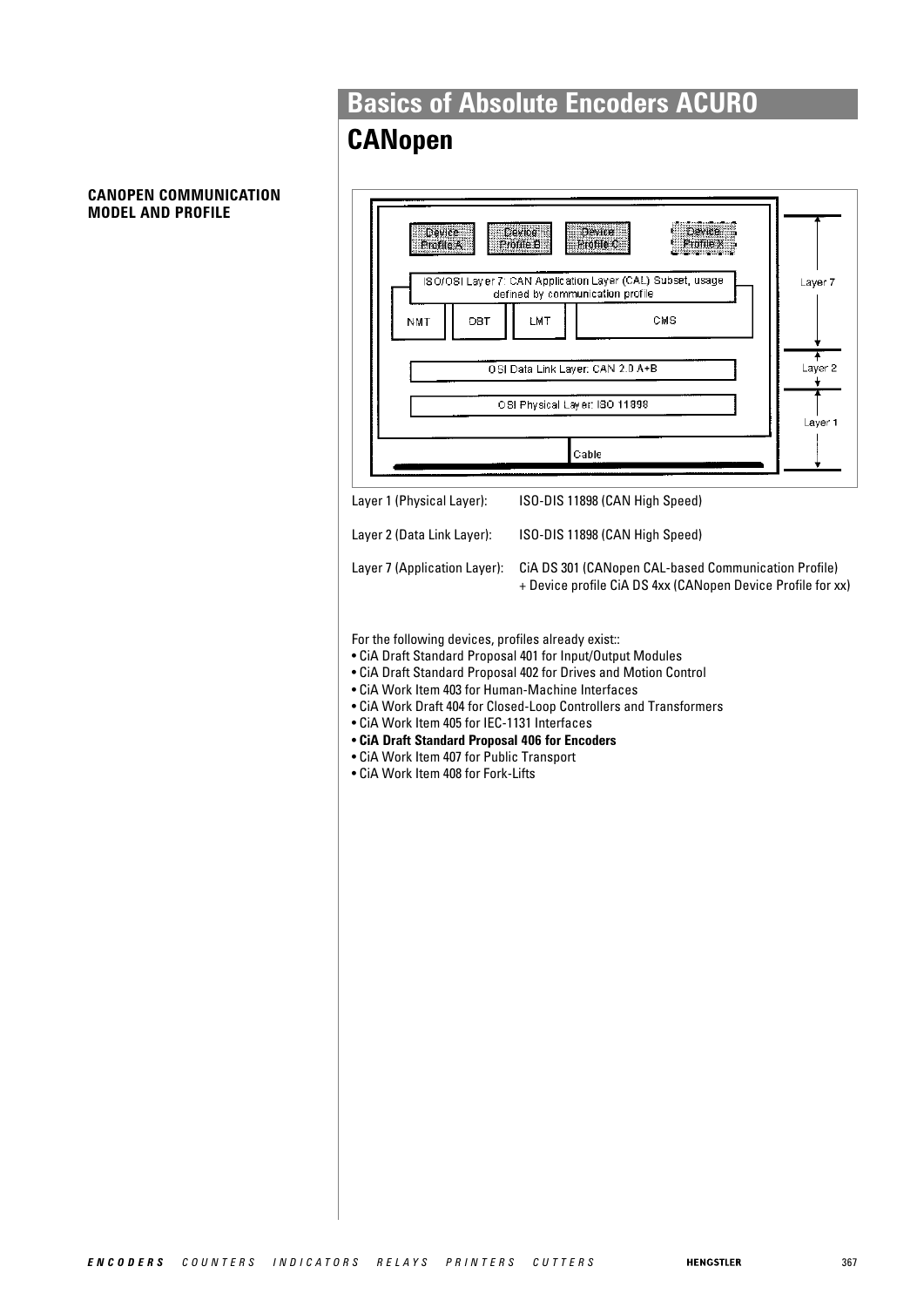## **CANopen**

**THE CANOPEN PROFILE THE ENCODER DEVICE PROFILE (CIA DSP 406)** About two and a half years after the CiA, the association of the user and manufacturer of CAN products, had adopted the CAN Application Layer (CAL), CANopen and the respective device profiles paved the way for the development of open systems. CANopen has been developed under the technical direction of the Steinbeis Transfer Centre for Automation (STA Reutlingen; Germany) on the basis of the layer 7 CAL specification. Compared with CAL, CANopen only provides the functions needed for this special purpose. CANopen is thus a part of CAL which has been optimised for application purposes and allows for a simpler system structure as well as for simpler devices. CANopen has been optimised for a quick transfer of data in real-time systems and has been standardised for different device profiles. The CAN in Automation (CiA) association of users and manufacturers is responsible for the establishing and the standardisation of the respective profiles. The RA58 with CANopen meets the requirements laid down in the communication profile (CiA DS 301) and in the device profile for encoders. CANopen allows for: • auto configuration of the network, • comfortable access to all device parameters. • synchronisation of the devices, • cyclical and event-controlled process data processing, • simultaneous data input and output. CANopen uses four communication objects (COB) with different features: • Process Data Objects (PDO) for real-time data • Service Data Objects (SDO) for the transfer of parameters and programs • Network Management (NMT, Life-Guarding) • predefined objects (for synchronisation, time stamp, emergency message) All device parameters are stored in an object directory. The object directory contains the description, data type and structure of the parameters as well as their addresses (index). The directory consists of three parts: communication profile parameters, device profile parameters and manufacturer specific parameters. This profile describes a binding, but manufacturer-independent definition of the interface for encoders. The profile not only defines which CANopen functions are to be used, but also how they are to be used. This standard permits an open and manufacturer-independent bus system. The device profile consists of two object categories • the standard category C1 describes all the basic functions the shaft encoder must contain • the extended category C2 contains a variety of additional functions which either have to be supported by category C2 shaft encoders (mandatory) or which are optional. Category C2 devices thus contain all C1 and C2 mandatory functions as well as, depending on the manufacturer, further optional functions. Furthermore, an addressable area is defined in the profile, to which, depending on the manufacturer, different functions can be assigned.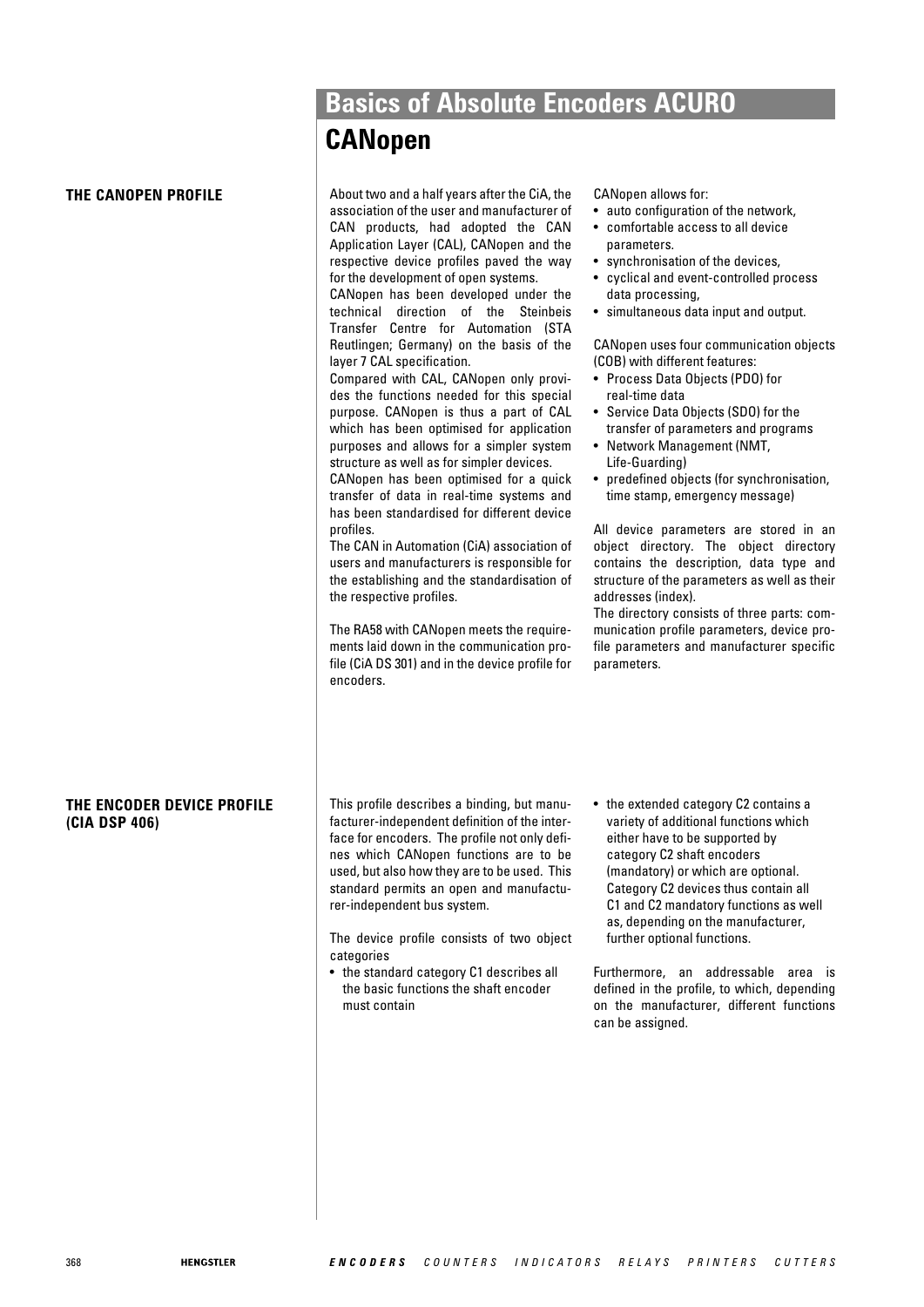|                       | <b>CANopen</b>                                                                                                                                                                                                                                                                                                                                                                                 |                                                                                                                                                                                                                                                                                                                                                                                                                                                                                                                                                                                                                                                                                                              |
|-----------------------|------------------------------------------------------------------------------------------------------------------------------------------------------------------------------------------------------------------------------------------------------------------------------------------------------------------------------------------------------------------------------------------------|--------------------------------------------------------------------------------------------------------------------------------------------------------------------------------------------------------------------------------------------------------------------------------------------------------------------------------------------------------------------------------------------------------------------------------------------------------------------------------------------------------------------------------------------------------------------------------------------------------------------------------------------------------------------------------------------------------------|
| <b>DATA TRANSFER</b>  | In CANopen, the data is transferred by<br>means of two different communication<br>types $(COB = Communication Object)$ with<br>different features:<br>• Process Data Objects (PDO)<br>• Service Data Objects (SDO)<br>The priority of the message objects is deter-<br>mined by the COB identifier.                                                                                            | The process data objects (PDO) serve the<br>highly dynamic exchange of real-time data<br>(e.g. position of the shaft encoder) with a<br>maximum length of 8 Byte. This data is<br>transferred with high priority (low COB<br>identifier). PDOs are broadcast messages<br>and put their information simultaneously at<br>the disposal of all desired receivers.<br>The service data objects (SDO) form the<br>communication channel for the transfer of<br>device parameters (e.g. programming of the<br>shaft encoders' resolution). Since these<br>parameters are transferred acyclically (e.g.<br>only once when running up the network),<br>the SDO objects have a low priority (high<br>COB identifier). |
| <b>COB IDENTIFIER</b> | For an easier administration of the identifiers, CANopen uses the "Predefined master/Slave<br>Connection Set"). In this case, all identifiers with standard values are defined in the object<br>directory. However, these identifiers can be modified according to the customers' needs via<br>SDO access.<br>The 11-bit identifier consists of a 4 Bit function code and a 7 Bit node number. |                                                                                                                                                                                                                                                                                                                                                                                                                                                                                                                                                                                                                                                                                                              |
|                       |                                                                                                                                                                                                                                                                                                                                                                                                |                                                                                                                                                                                                                                                                                                                                                                                                                                                                                                                                                                                                                                                                                                              |
|                       | $10 \vert 9$<br>8<br>$\overline{7}$<br>Bit-No.                                                                                                                                                                                                                                                                                                                                                 | 5<br>3<br>6<br>$\overline{2}$<br>4<br>$\mathbf{1}$<br>0                                                                                                                                                                                                                                                                                                                                                                                                                                                                                                                                                                                                                                                      |
|                       | <b>Function code</b><br><b>Type</b><br>Assignment <sup>1</sup><br>X<br>X<br>X<br>x                                                                                                                                                                                                                                                                                                             | Node number<br>0<br>0<br>X<br>x<br>X<br>X<br>X                                                                                                                                                                                                                                                                                                                                                                                                                                                                                                                                                                                                                                                               |
|                       |                                                                                                                                                                                                                                                                                                                                                                                                |                                                                                                                                                                                                                                                                                                                                                                                                                                                                                                                                                                                                                                                                                                              |
|                       | $x = binary$ value can be selected freely 0 or 1); 0 = 0 value is fixed                                                                                                                                                                                                                                                                                                                        |                                                                                                                                                                                                                                                                                                                                                                                                                                                                                                                                                                                                                                                                                                              |
|                       |                                                                                                                                                                                                                                                                                                                                                                                                | The higher the value of the COB identifier, the lower the identifier's priority!                                                                                                                                                                                                                                                                                                                                                                                                                                                                                                                                                                                                                             |
| <b>NODE NUMBER</b>    | encoder's back.                                                                                                                                                                                                                                                                                                                                                                                | The 7-bit node number is set by means of the hardware via the 5 DIP switches on the                                                                                                                                                                                                                                                                                                                                                                                                                                                                                                                                                                                                                          |
|                       | www.can-cia.de                                                                                                                                                                                                                                                                                                                                                                                 | For further information see CAN user organisation:                                                                                                                                                                                                                                                                                                                                                                                                                                                                                                                                                                                                                                                           |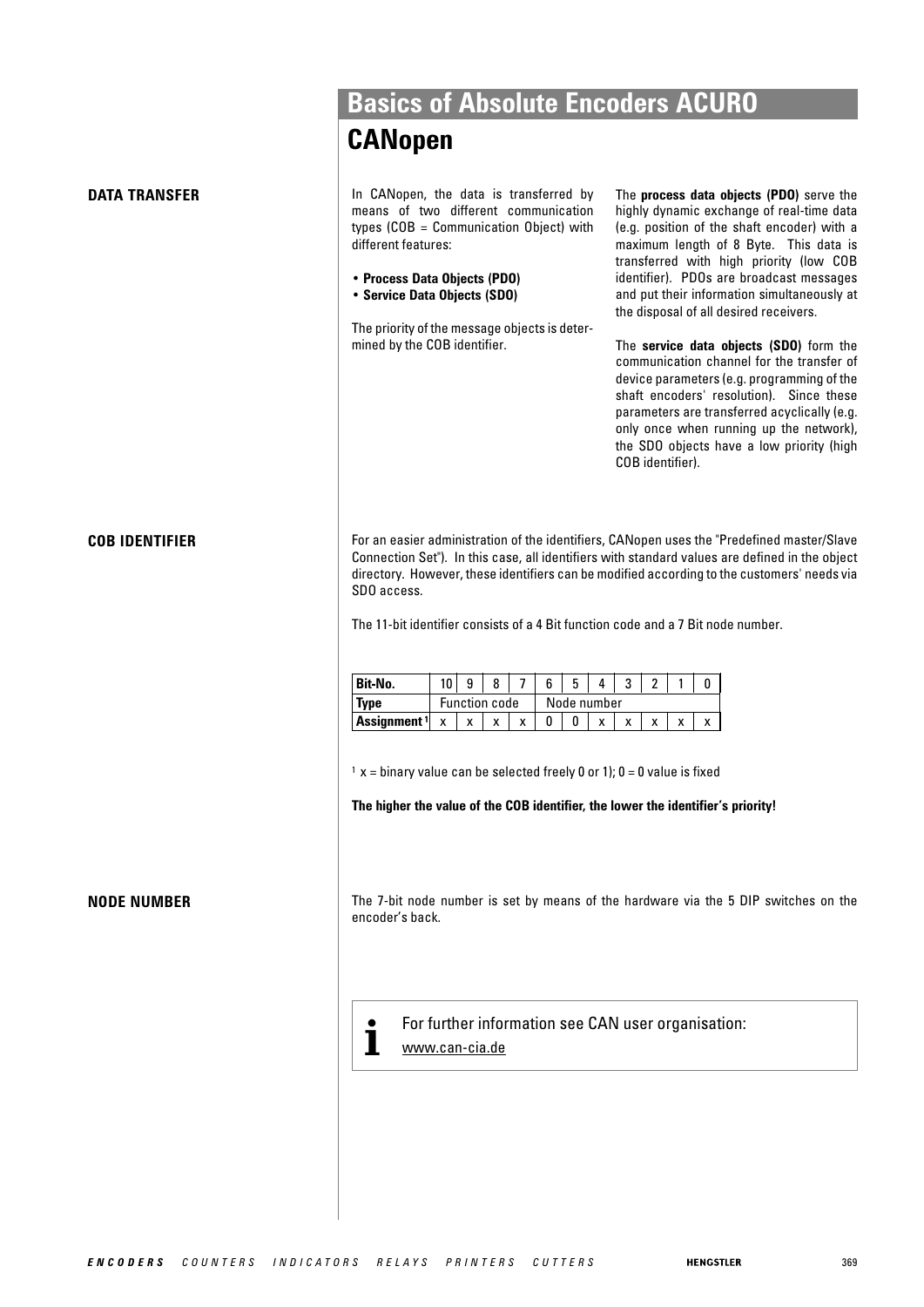#### **BACKGROUND AND TECHNOLOGY**

## **LINEAR BUS TOPOLOGY**

#### **NETWORK SPECIFICATION**

## **Basics of Absolute Encoders ACURO**

## **DeviceNet**

#### **Background**

- The basic technology was developed by Allen-Bradley
- Introduced in March 1994
- The ODVA (Open DeviceNet Vendor Association) was founded in April 1995

#### **Technology**

- CAN-Layer 2 (Data Link Layer) ISO 11898 Devices from various manufacturers can and 11519-1
- DeviceNet covers layer 7 (Application Layer) and layer 1 (Physical Layer), develo ped for industrial automation

#### **Main benefits**

- Reduced cabling and installation effort
- Reduced run-in time
- Reduced down-time
- Fast error elimination
- Devices can be removed, replaced and inserted without having to shut the network down
- be exchanged
- Devices are configured over the network





For more information about deviceNet please contact: http://www.odva.org **i** e-mail: odva@powerinternet.com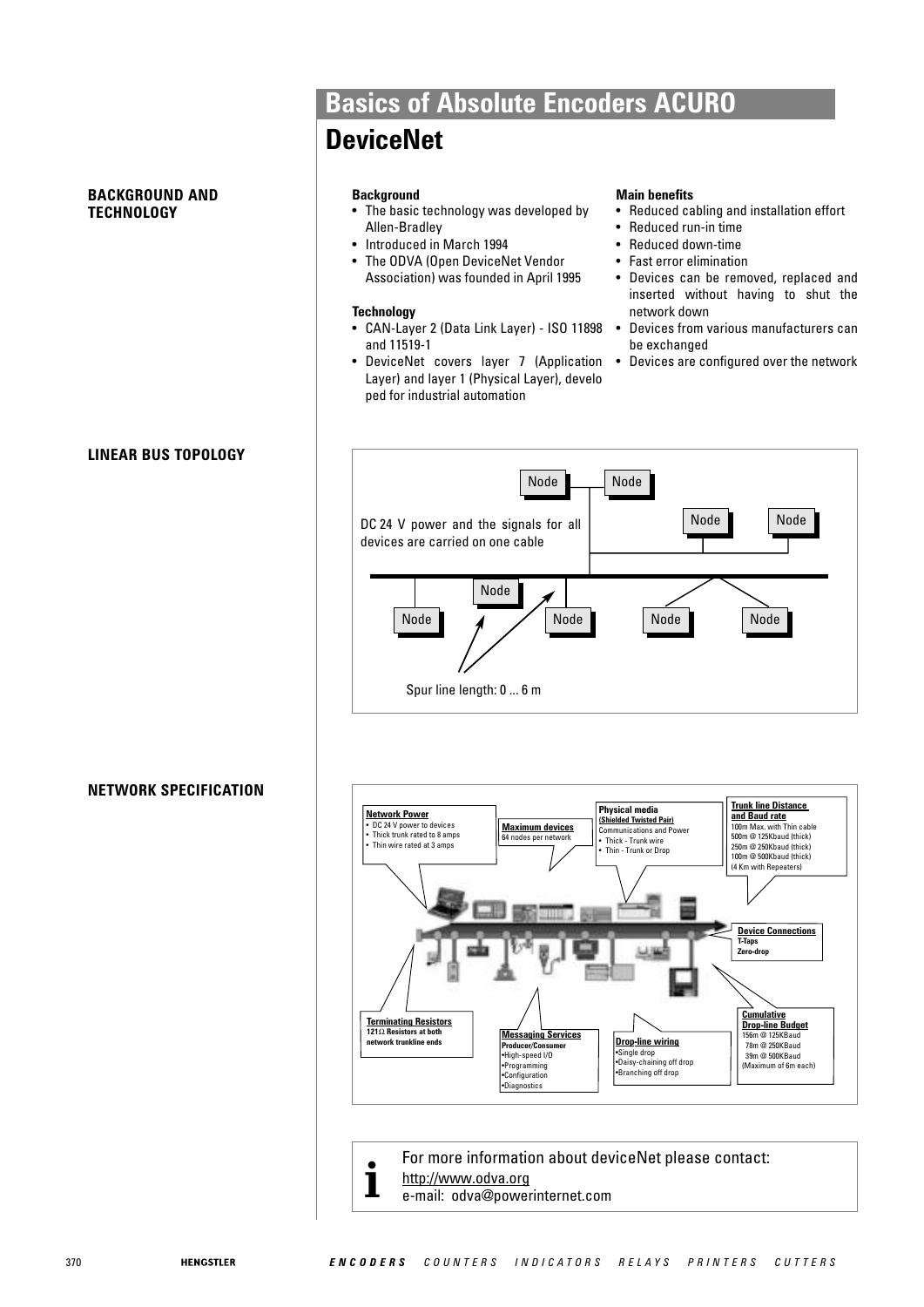#### **BASIC FUNCTIONS OF THE PROFIBUS-DP**

**Basics of Absolute Encoders ACURO**

## **Profibus-DP**

**GENERAL INFORMATION** The basic functions of the PROFIBUS DP are here only described in extracts. For additional information, please refer to the standards on PROFIBUS DP, i.e. DIN 19245- 3 and EN 50170 respectively.

**INTRODUCTION** The AC 58 is an absolute shaft encoder (encoder, angle encoder). The version described in this manual sends its current position to another station via the transmission medium "PROFIBUS DP" (physically: screened and twisted pair line). The AC 58 supports all class 1 and 2 functions listed in the encoder profile.

> PROFIBUS-DP is manufacturer independent, open field bus standard for a variety of applications in the field of production, process and building services automation. The requirements of openness and independence from the manufacturer are stipulated in the European standard EN 50 170.

PROFIBUS-DP permits the communication of devices produced by different manufacturers without any particular adaptations of the interfaces.

**DP-Encoder** 

PROFIBUS DP is a special standard version for a quick data exchange within the field level which has been optimised in terms of speed and low connection costs. Central control systems like, for example SPC/ PC communicate via a quick, serial connection with local field devices like drives, valves, or encoders. The data exchange between these devices is predominantly cyclical. The communication functions required for this exchange are determined by the basic functions of the PROFIBUS DP according to the EN 50 170 European standard.

**FIELD OF APPLICATION** In systems, where the position of a drive or of any other part of a machine has to be recorded and signalled to the control system, the AC 58 can assume this function. The AC 58 can resolve, for instance, positioning tasks by sending the checkback signal concerning the present drive position via the PROFIBUS DP to the positioning unit.

The central control system (master) cyclically reads out the input information from the slaves and writes the output information to the slaves. For this purpose, the bus cycle time has to be shorter than the program cycle time of the central SPC, which amounts to approx. 10 ms for various applications.

Apart from the cyclical user data transfer, the PROFIBUS DP version also disposes of powerful functions for diagnosis and initial operation procedures. The data traffic is controlled by watchdog functions on both the slave and the master side. The following table summarises the basic functions of the PROFIBUS DP.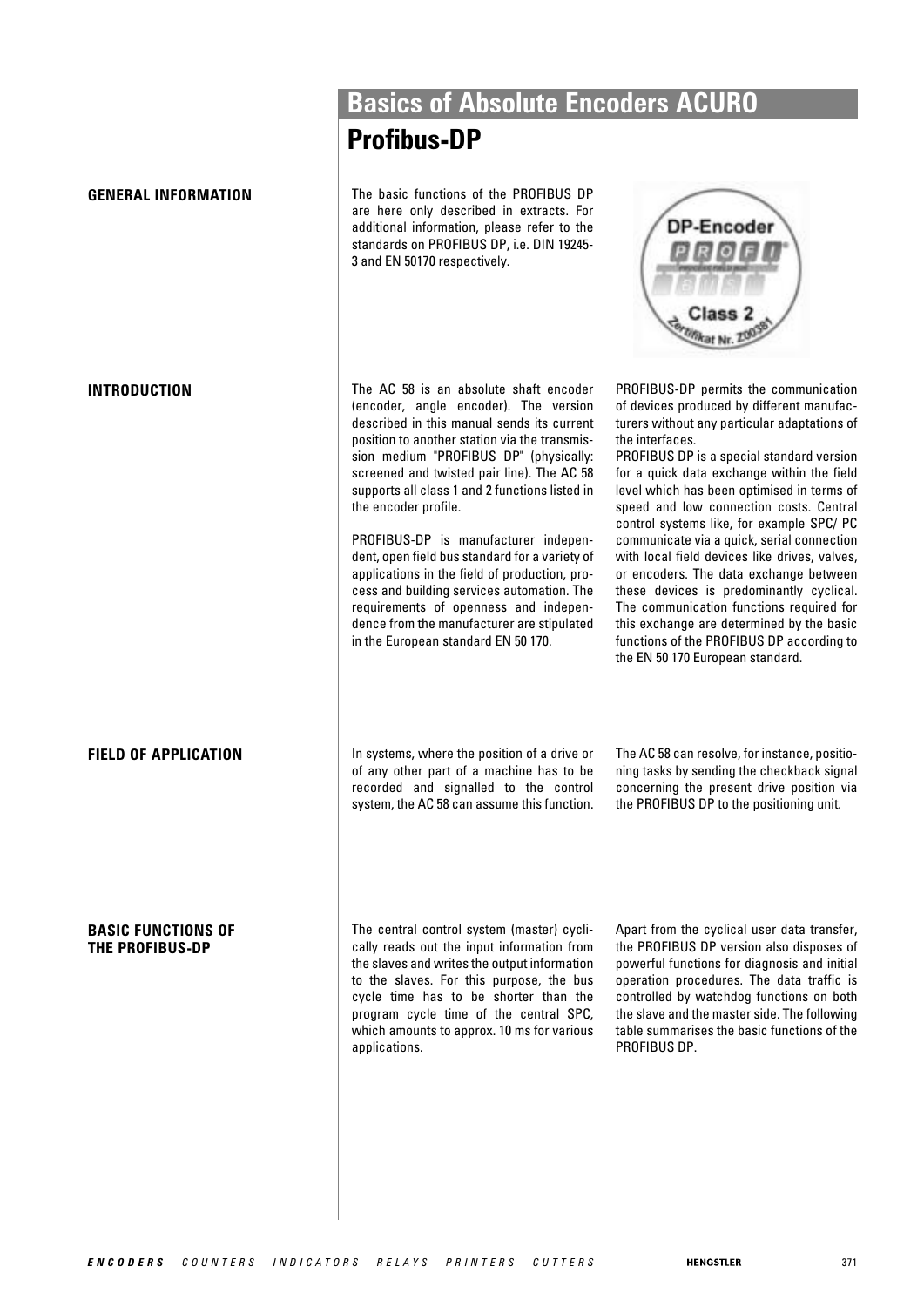## **Profibus-DP**

| Transmission technology:     | • RS-485 twisted pair line<br>• Baud rates ranging from 9.6 kBit/s up to 12 MBit/s                                                                                                                                                                                                                                                                                                                                                                                                      |
|------------------------------|-----------------------------------------------------------------------------------------------------------------------------------------------------------------------------------------------------------------------------------------------------------------------------------------------------------------------------------------------------------------------------------------------------------------------------------------------------------------------------------------|
| Bus access:                  | • Token passing procedure between the masters and<br>master-slave procedures for slaves<br>• Monomaster or multimaster systems possible<br>master and slave devices, max. of 126 stations at a<br>single bus                                                                                                                                                                                                                                                                            |
| Communication:               | • Point-to-point (user data communication) or multicast<br>(control commands)<br>• cyclical master-slave user data communication and<br>acyclical master-master data transfer                                                                                                                                                                                                                                                                                                           |
| Operating state:             | • Operate: cyclical transfer of input and output data<br>• Clear:<br>The input data are read, the output data remain<br>in the safe status<br>• Stop:<br>only master-master data transfer is possible                                                                                                                                                                                                                                                                                   |
| Synchronisation:             | • Control commands enable a synchronisation of the input<br>and output data<br>• Sync mode:<br>Output data are being synchronised                                                                                                                                                                                                                                                                                                                                                       |
| Functionality:               | • Cyclical user data transfer between DP master and DP<br>slave(s)<br>• Single DP slaves are dynamically activated or deactivated<br>• Control of the DP slave's configuration. Powerful<br>diagnostic functions, 3 stepped diagnostic message levels.<br>• Synchronisation of in- and/ or output<br>• Address assignment for the DP slaves via the bus<br>• Configuration of the DP masters (DPM1) via the bus<br>• Maximum of 246 byte input and output data per DP slave<br>possible |
| <b>Protection functions:</b> | • All messages are transferred with a hamming distance<br>of $HD=4$<br>• Response control at the DP slaves<br>• Access protection of the DP slaves' input/ output<br>• Monitoring of the user data communication with<br>adjustable control timer at the master                                                                                                                                                                                                                         |
| Device types:                | • DP master class 2 (DPM2), e.g. programming/ project<br>planning devices<br>• DP master class 1 (DPM1), e.g. central automation devices<br>like SPC, PC<br>• DP slave e. g. devices with binary or analogue input/<br>output, drives, valves                                                                                                                                                                                                                                           |

#### **ESSENTIAL FEATURES/ SPEED**

The PROFIBUS DP only requires approx.

1 ms at a speed of 12 MBit/s in order to transfer 512 Bit input and 512 Bit output data by means of 32 stations.

The following diagram shows the usual PROFIBUS DP transfer time interval in relation to the number of stations as well as the transmission speed. The high speed can be above all explained by the fact that the input and output data within a message cycle are transferred by using the layer 2 SRD service (Send and Receive Data Service).

#### **Diagnostic function:**

The comprehensive diagnostic functions of PROFIBUS DP allow a quick localisation of the errors. The diagnostic messages are transferred by means of the bus and are assembled at the master. They are subdivided in three levels: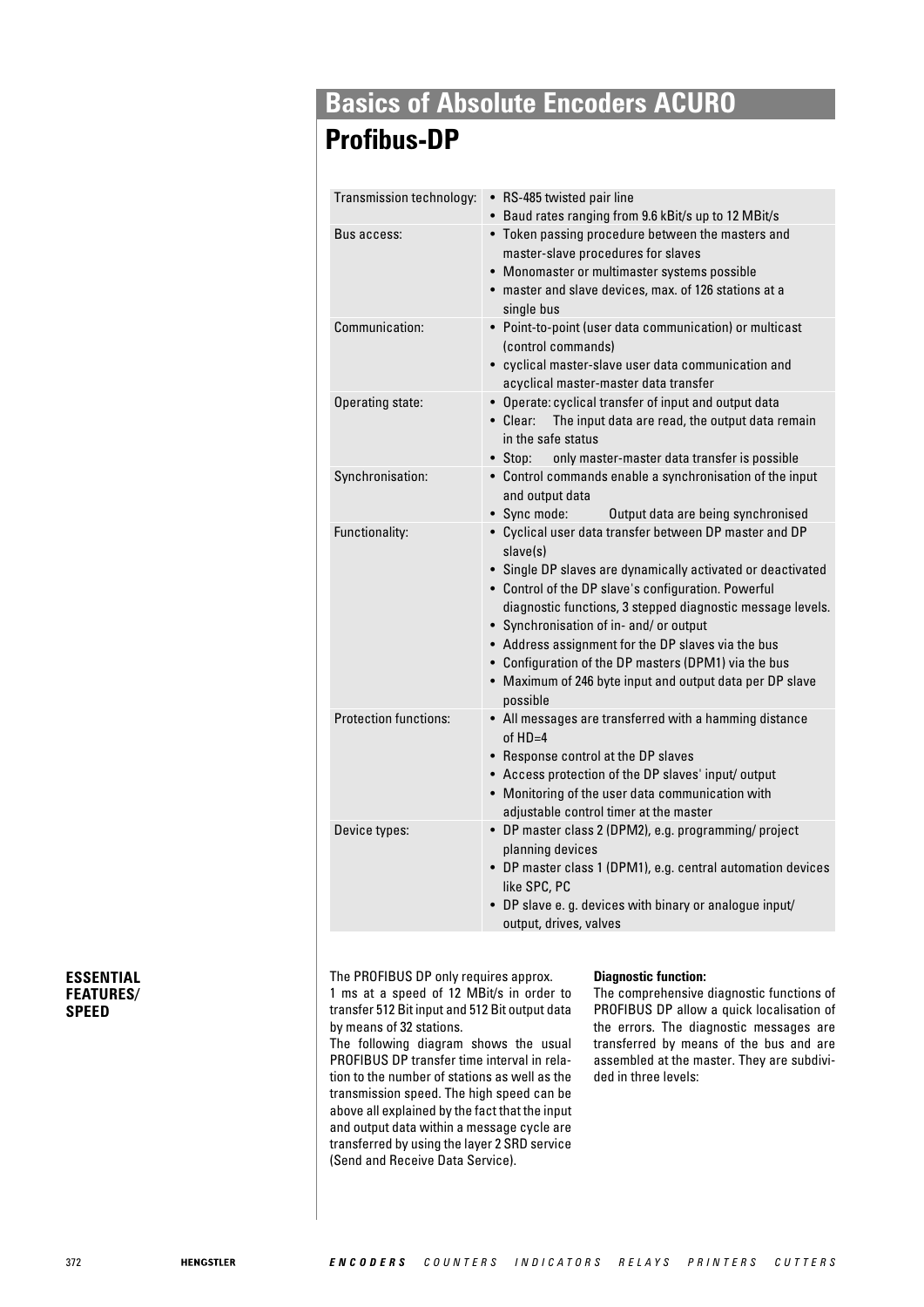#### **BASIC FEATURES/SPEED**

## **Basics of Absolute Encoders ACURO Profibus-DP**

#### **Station-related diagnosis**

Messages on the general readiness for service of a station, like for example, overtemperature or undervoltage.

#### **Module-related diagnosis**

Theses messages indicate that a diagnosis within a certain I/O part (e.g. 8 Bit output module) of a station is in hand.

#### **Channel related diagnosis**

The error cause in relation to a single input/ output bit (channel) is indicated here, like for example, a short-circuit at output line 7.



Bus cycle time of a PROFIBUS DP monomaster system Boundary conditions: Each slave has 2 byte input and 2 yte output data; the minimum slave interval time amounts to 200 microseconds; TSDI = 37 Bit times, TSDR = 11 Bit times

## **CONFIGURATION OF THE SYSTEM AND DEVICE TYPES**

By means of PROFIBUS DP, mono- and mulitmaster systems can be realised. For this reason, a high level of flexibility in terms of the system configuration can be achieved. A maximum of 126 devices (master or slaves) may be connected to a bus. The definitions for the system configuration contain the number of stations, the assignment of the station address to the I/O addresses, the data consistency of the I/O data, the format of the diagnostic messages and the bus parameters used. Each PROFIBUS DP system consists of different device types. There are three device types to be distinguished:

#### **DP master class 1 (DPM1)**

These devices are central control systems exchanging information with the local stations (DP slaves) during a fixed message cycle. Typical devices of this kind are stored-program controllers (SPC), PC or VME systems.

#### **DP master class 2 (DPM2)**

Programming, configuration devices, and operator panels belong to this category. They are used for the initial operation procedures in order to establish the configuration of the DP system, or to operate the plants in the course of operation.

#### **DP slave**

A DP slave is a peripheral I/O rack (I/O, drives, HMI, valves) that reads the input information and sends output information to the peripheral equipment. Devices which provide only input or only output information might also be used.

The amount of input and output information is device specific and must not exceed 246 byte for the input and 246 byte for the output data.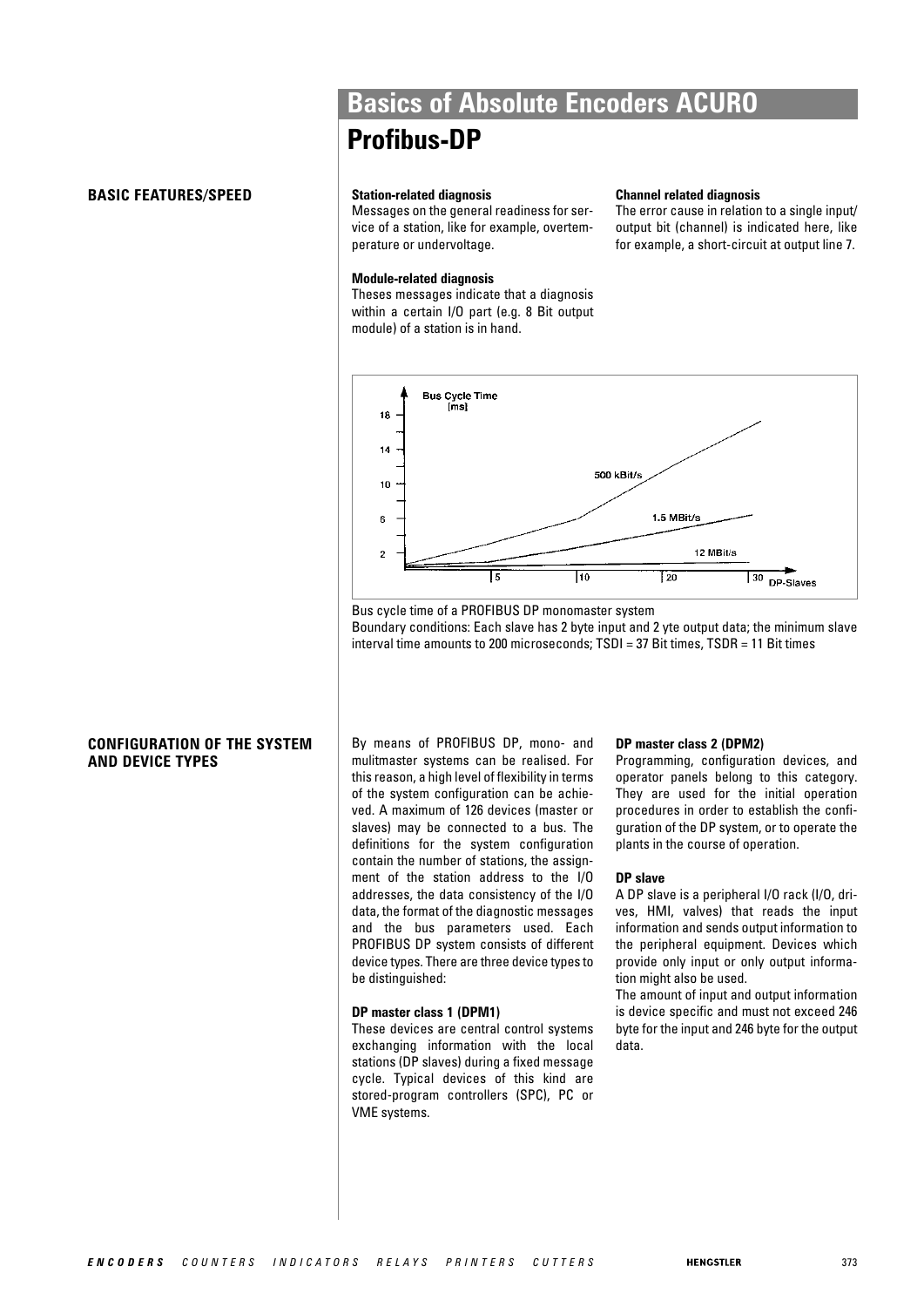## **Profibus-DP**



#### **PROFIBUS DP monomaster system**

In the case of monomaster bus systems, there is only one master active at bus during the on-line phase of the bus system. The above diagram shows the system configuration of a monomaster system.

The SPC based control system is the central control element. By means of the transmission medium, the DP slaves are locally linked to the SPC control system. By using this system configuration, the shortest bus cycle time can be obtained.

In the multimaster mode, several masters are linked to a single bus. They either form independent subsystems consisting of one DPM1 and its corresponding DP slaves each, or additional configuration and diagnostic devices (see diagram below). The I/O maps of the DP slaves can be read by all DP masters, but only one DP master, the one which has been assigned DPM1 during project planning, is able to write the output information. Multimaster systems attain a medium bus cycle time.



PROFIBUS-DP Multi-Master System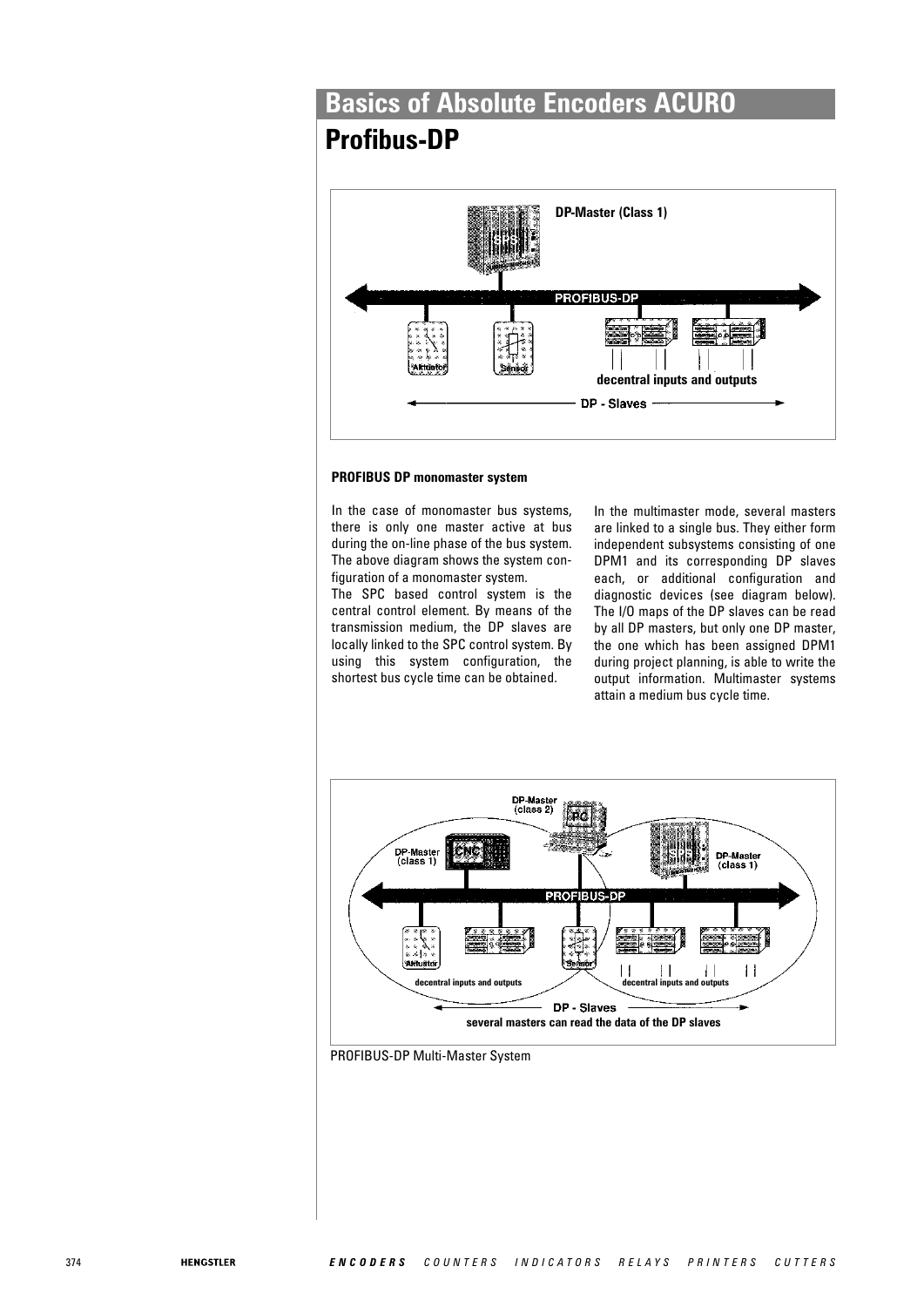#### **CYCLICAL DATA TRANSFER BETWEEN DPM1 AND THE DP SLAVES**

**SYSTEM PERFORMANCE In order to obtain a high level of exchange**ability between the devices, the system performance of PROFIBUS DP has also been standardised. It is mainly determined by the operational status of the DPM1.

**Profibus-DP**

**Basics of Absolute Encoders ACURO**

**The DPM1** can either be controlled locally or via the bus by the project planning device. The following three main states can be distinguished:

#### **Stop**

There is no data traffic between DPM1 and the DP slaves.

#### **Clear**

The DPM1 reads the input information of the DP slaves and maintains the safe status of the DP slaves' output.

#### **Operate**

The DPM1 has entered the data transfer phase. In case of a cyclical data traffic, the input is read by the DP slaves while the output is transferred to the DP slaves.

The data traffic between the DPM1 and the respective DP slaves is automatically handled by the DPM1 in a fixed, recurring order. When configuring the bus system, the user assigns a DP slave to the DPM1. In addition, the slaves to be included in- or excluded from the user data communication are defined.

The data traffic between the DPM1 and the DP slaves is subdivided in parametrisation, configuration, and data transfer phases. Before including a DP slave in the data transfer phase, the DPM1 checks during the parametrisation and configuration phase, whether the planned set configuration corresponds to the actual configuration of the device.

After an error has occurred during the data transfer phase of the DPM1, like for example, the failure of a DP slave, the response of the system is determined by the operating parameter "Auto Clear".

If this parameter has been set to true, the DPM1 will set the output of all the respective DP slaves to the safe status, as soon as a DP slave is no longer available for user data communication. Afterwards, the DPM1 changes to the clear status.

If this parameter is  $=$  false, the DPM1 remains, even if an error occurs, in the operate status, and the user can determine the response of the system at his own discretion.

For this check, the device type, the information on the format and the length as well as the number of input and output lines have to be correct. The user thus obtains a reliable protection against parametrisation errors. In addition to the user communication, which is automatically executed by the DPM1, the user may request the new parametrisation data to be sent to the DP slaves.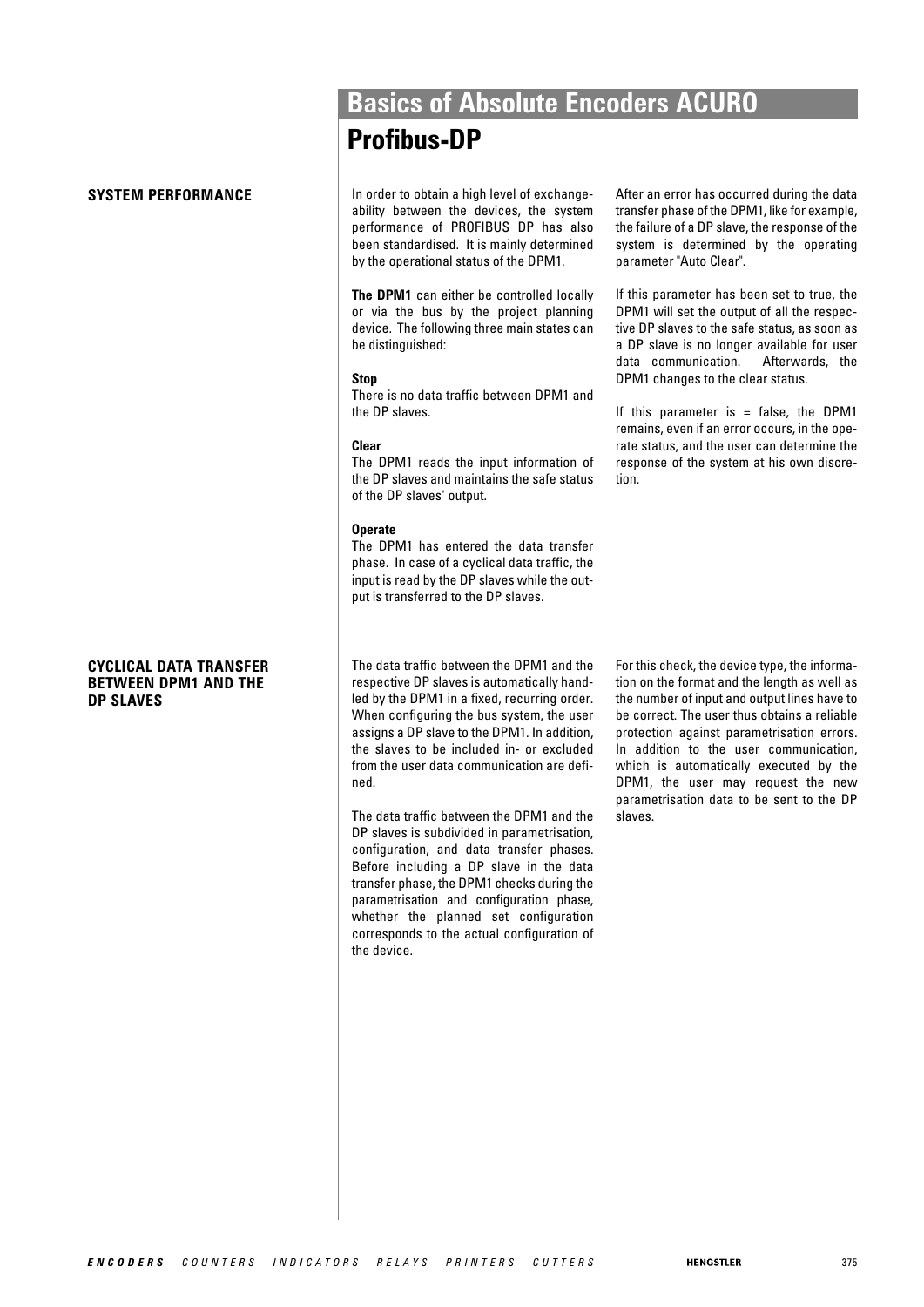## **Profibus-DP**



User data communication for PROFIBUS-DP

In addition to the functions between DP master and DP slaves, master-master communication functions are available, see table. They support the project planning and diagnostic devices in projecting the system via the bus.

Besides the upload and download functions, the master-master functions offer the opportunity to switch the user data transfer between the DPM1 and the single DP slaves dynamically on or off as well as to modify the operating status of the DPM1.

| <b>Function</b>         | <b>Meaning</b>                           | DPM <sub>1</sub> | DPM <sub>2</sub> |
|-------------------------|------------------------------------------|------------------|------------------|
| Get master Diag         | reads the diagnostic data of the DPM1    | М                |                  |
|                         | or the collective diagnosis of the DP    |                  |                  |
|                         | slaves.                                  |                  |                  |
| Download / Upload Group | reads or writes the entire configuration | ŋ                | n                |
| (Start Seq, Down-/      | data of a DPM1 and of the respective     |                  |                  |
| Upload, End Seq)        | DP slaves.                               |                  |                  |
| <b>Act Para Brct</b>    | activates the bus parameters for all     | n                |                  |
|                         | operating DPM1 devices.                  |                  |                  |
| <b>Act Param</b>        | activates parameters or modifies the     |                  | O                |
|                         | operating status of the operating        |                  |                  |
|                         | DPM1 device.                             |                  |                  |

M: mandatory, O: optional

Functional overview for the master-master functions for PROFIBUS DP

#### **DATA TRAFFIC BETWEEN DPM1 AND PROJECT PLANNING DEVICES**